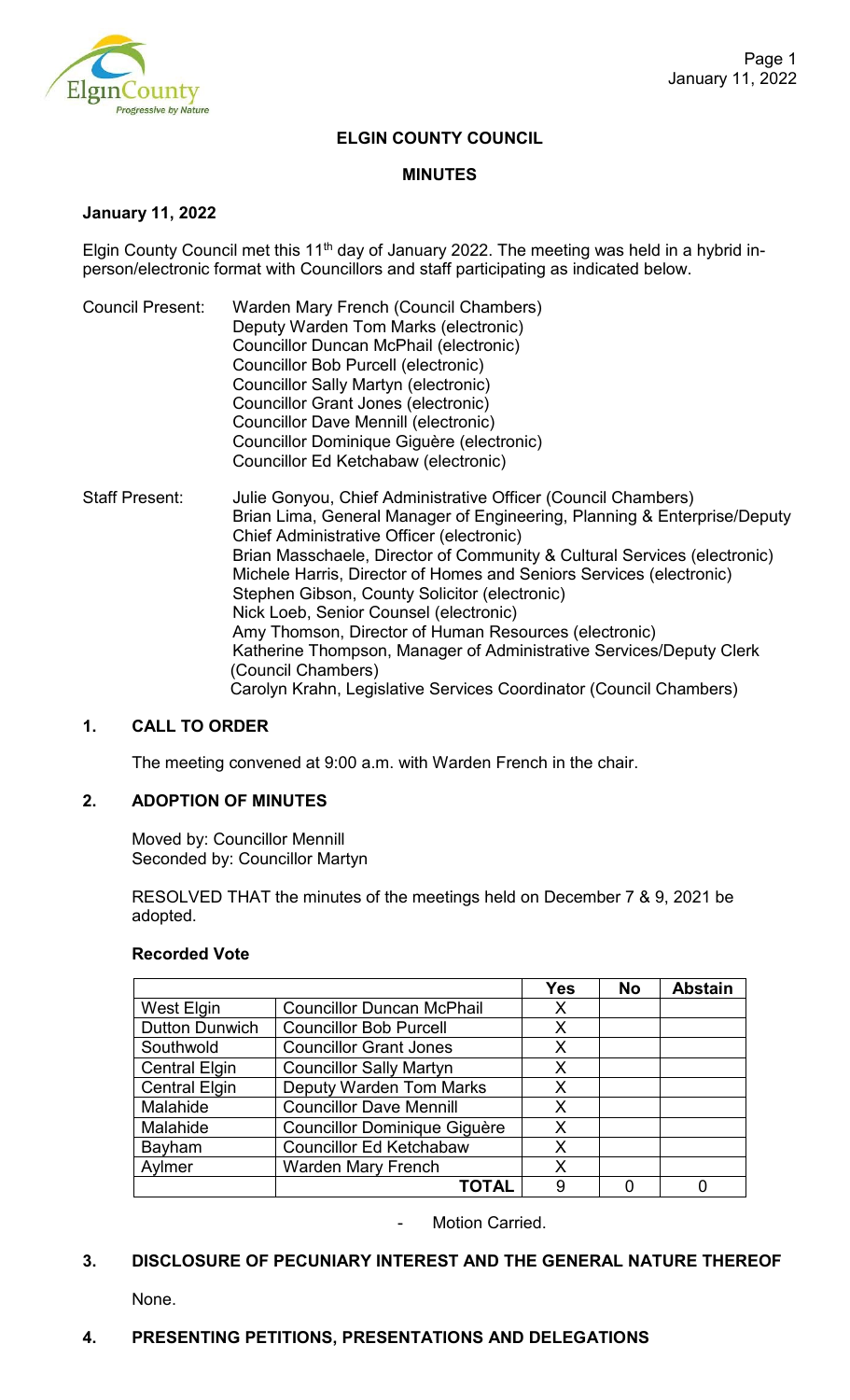None.

# **5. COMMITTEE OF THE WHOLE**

Moved by: Councillor Ketchabaw Seconded by: Councillor Purcell

RESOLVED THAT we do now move into Committee of the Whole Council.

# **Recorded Vote**

|                       |                                     | Yes | <b>No</b> | <b>Abstain</b> |
|-----------------------|-------------------------------------|-----|-----------|----------------|
| West Elgin            | <b>Councillor Duncan McPhail</b>    | X   |           |                |
| <b>Dutton Dunwich</b> | <b>Councillor Bob Purcell</b>       | X   |           |                |
| Southwold             | <b>Councillor Grant Jones</b>       | X   |           |                |
| <b>Central Elgin</b>  | <b>Councillor Sally Martyn</b>      |     | X         |                |
| <b>Central Elgin</b>  | <b>Deputy Warden Tom Marks</b>      | X   |           |                |
| Malahide              | <b>Councillor Dave Mennill</b>      | X   |           |                |
| Malahide              | <b>Councillor Dominique Giguère</b> | X   |           |                |
| Bayham                | <b>Councillor Ed Ketchabaw</b>      | X   |           |                |
| Aylmer                | <b>Warden Mary French</b>           | Χ   |           |                |
|                       | <b>TOTAL</b>                        | 8   |           |                |

Motion Carried.

## **6. REPORTS OF COUNCIL, OUTSIDE BOARDS AND STAFF**

#### 6.1 **Warden's Activity Report (December) & COVID-19 Update – Warden French**

Warden French presented the report highlighting the County's response to the pandemic, as well as a list of events and meetings attended on behalf of County Council.

Moved by: Deputy Warden Marks Seconded by: Councillor Jones

RESOLVED THAT the report titled "Warden's Activity Report (December) & COVID-19 Update" dated January 4, 2022 from Warden French be received and filed.

#### **Recorded Vote**

|                       |                                     | <b>Yes</b> | <b>No</b> | <b>Abstain</b> |
|-----------------------|-------------------------------------|------------|-----------|----------------|
| West Elgin            | <b>Councillor Duncan McPhail</b>    | X          |           |                |
| <b>Dutton Dunwich</b> | <b>Councillor Bob Purcell</b>       | X          |           |                |
| Southwold             | <b>Councillor Grant Jones</b>       | X          |           |                |
| <b>Central Elgin</b>  | <b>Councillor Sally Martyn</b>      | X          |           |                |
| <b>Central Elgin</b>  | <b>Deputy Warden Tom Marks</b>      | X          |           |                |
| Malahide              | <b>Councillor Dave Mennill</b>      | X          |           |                |
| Malahide              | <b>Councillor Dominique Giguère</b> | X          |           |                |
| Bayham                | <b>Councillor Ed Ketchabaw</b>      | X          |           |                |
| Aylmer                | <b>Warden Mary French</b>           | Χ          |           |                |
|                       | TOTAL                               | 9          |           |                |

#### Motion Carried.

## 6.2 **Annual Council Committee Update: South Central Ontario Region – Warden French and 2021 Warden Marks**

Warden French presented the report highlighting the activities and achievements of South Central Ontario Region (SCOR) that were accomplished in 2021.

Moved by: Deputy Warden Marks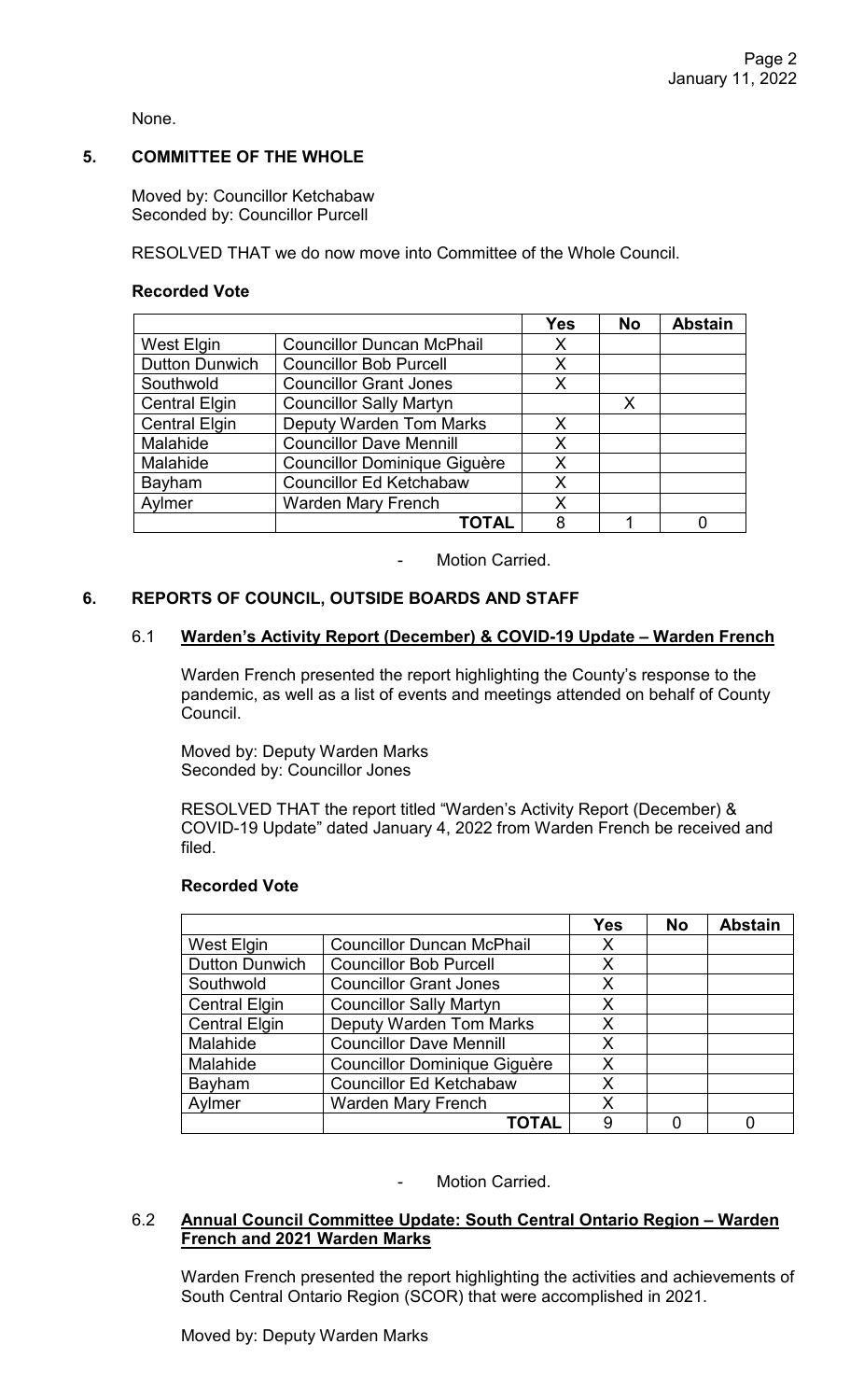## Seconded by: Councillor Ketchabaw

RESOLVED THAT the report titled "Annual Council Committee Update: South Central Ontario Region" dated November 21, 2021 from Warden French and 2021 Warden Marks be received and filed; and

THAT continued investment of \$25,000 for membership in South Central Ontario Region Economic Development Corporation (SCOR) be considered as part of the 2022 Budget deliberations.

## **Recorded Vote**

|                       |                                     | <b>Yes</b> | <b>No</b> | <b>Abstain</b> |
|-----------------------|-------------------------------------|------------|-----------|----------------|
| West Elgin            | <b>Councillor Duncan McPhail</b>    | Х          |           |                |
| <b>Dutton Dunwich</b> | <b>Councillor Bob Purcell</b>       | Χ          |           |                |
| Southwold             | <b>Councillor Grant Jones</b>       | Χ          |           |                |
| <b>Central Elgin</b>  | <b>Councillor Sally Martyn</b>      | Χ          |           |                |
| <b>Central Elgin</b>  | <b>Deputy Warden Tom Marks</b>      | Χ          |           |                |
| Malahide              | <b>Councillor Dave Mennill</b>      |            | X         |                |
| Malahide              | <b>Councillor Dominique Giguère</b> | X          |           |                |
| Bayham                | <b>Councillor Ed Ketchabaw</b>      | Χ          |           |                |
| Aylmer                | <b>Warden Mary French</b>           | Χ          |           |                |
|                       | ΓΟΤΑL                               | 8          |           |                |

Motion Carried.

## 6.3 **2022 Community Grant Program Allocations – Councillor Ketchabaw**

Councillor Ketchabaw presented the report that reviewed the 2022 Community Grant Program allocations as recommended by the Rural Initiatives and Planning Advisory Committee.

Moved by: Councillor Giguère Seconded by: Councillor Ketchabaw

RESOLVED THAT the report titled "2022 Community Grant Program Allocations" dated January 5, 2022 from Councillor Ketchabaw, Chair of the Rural Initiatives and Planning Advisory Committee be received and filed; and

THAT Council approve the 2022 Community Grant Program allocations as referenced in Table 1-1: 2022 Community Grant Program Allocations; and

THAT the 2022 Community Grant Program allocations be considered as part of the 2022 Elgin County Budget process.

|                       |                                     | <b>Yes</b> | <b>No</b> | <b>Abstain</b> |
|-----------------------|-------------------------------------|------------|-----------|----------------|
| West Elgin            | <b>Councillor Duncan McPhail</b>    | X          |           |                |
| <b>Dutton Dunwich</b> | <b>Councillor Bob Purcell</b>       | X          |           |                |
| Southwold             | <b>Councillor Grant Jones</b>       | X          |           |                |
| <b>Central Elgin</b>  | <b>Councillor Sally Martyn</b>      | X          |           |                |
| <b>Central Elgin</b>  | <b>Deputy Warden Tom Marks</b>      | X          |           |                |
| Malahide              | <b>Councillor Dave Mennill</b>      | X          |           |                |
| Malahide              | <b>Councillor Dominique Giguère</b> | X          |           |                |
| Bayham                | <b>Councillor Ed Ketchabaw</b>      | X          |           |                |
| Aylmer                | <b>Warden Mary French</b>           | X          |           |                |
|                       | TOTAL                               | 9          |           |                |

#### **Recorded Vote**

Motion Carried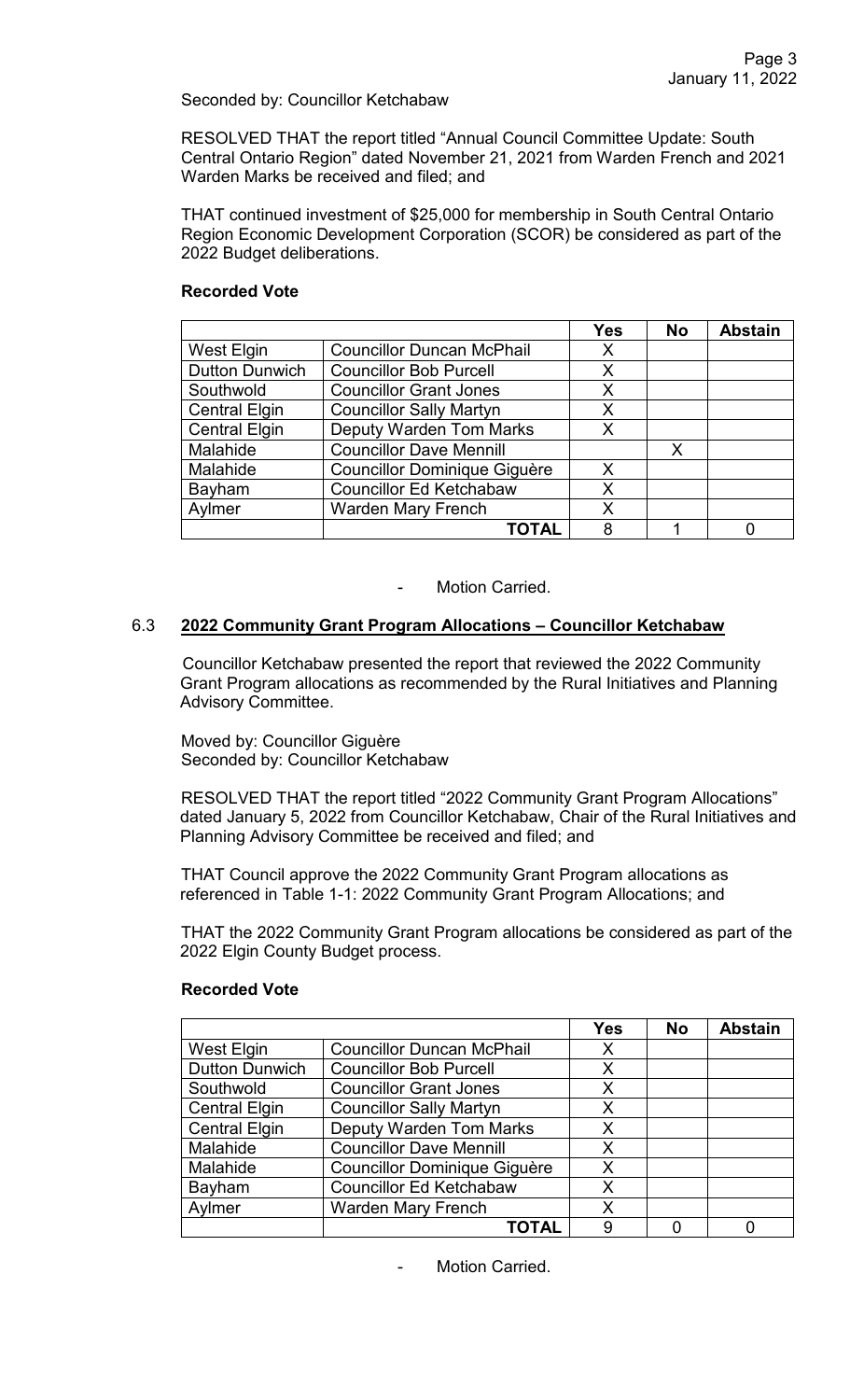## 6.4 **Homes – Infection Control Policy 2.10 – Immunization – Staff COVID-19 and 2.23 Pandemic Prevention and Control – Staff Testing; and Administration Policy 1.35 – Visitors and Resident Absences During a Pandemic – Director of Homes and Seniors Services**

The Director of Homes and Seniors Services presented the report recommending updates to Infection Control Policy 2.10 "Immunization – Staff COVID-19", Infection Control Policy 2.23 "Pandemic Prevention and Control – Staff Testing" and Administration Policy 1.35 "Visitors and Resident Absences During a Pandemic".

Moved by: Councillor Mennill Seconded by: Councillor Jones

RESOLVED THAT the report titled "Homes – Infection Control Policy 2.10 Immunization – Staff COVID-19 and 2.23 Pandemic Prevention and Control – Staff Testing, and Administration Policy 1.35 Visitors and Resident Absences During a Pandemic" dated January 4, 2022 be received and filed; and

THAT Council approve the adoption of the "Homes – Infection Control Policy 2.10 – Immunization – Staff COVID-19 and 2.23 Pandemic Prevention and Control – Staff Testing; and Administration Policy 1.35 Visitors and Resident Absences During a Pandemic" policy changes.

# **Recorded Vote**

|                       |                                     | <b>Yes</b> | <b>No</b> | <b>Abstain</b> |
|-----------------------|-------------------------------------|------------|-----------|----------------|
| West Elgin            | <b>Councillor Duncan McPhail</b>    | X          |           |                |
| <b>Dutton Dunwich</b> | <b>Councillor Bob Purcell</b>       | X          |           |                |
| Southwold             | <b>Councillor Grant Jones</b>       | X          |           |                |
| <b>Central Elgin</b>  | <b>Councillor Sally Martyn</b>      | X          |           |                |
| <b>Central Elgin</b>  | <b>Deputy Warden Tom Marks</b>      | X          |           |                |
| Malahide              | <b>Councillor Dave Mennill</b>      | X          |           |                |
| Malahide              | <b>Councillor Dominique Giguère</b> | X          |           |                |
| <b>Bayham</b>         | <b>Councillor Ed Ketchabaw</b>      | X          |           |                |
| Aylmer                | <b>Warden Mary French</b>           | X          |           |                |
|                       | TOTAL                               | 9          |           |                |

Motion Carried.

# 6.5 **Elgin County Library Policy Revision – "Displays, Bulletin Boards and Petitions" – Director of Community and Cultural Services**

The Director of Community and Cultural Services presented the report recommending revisions to Elgin County Library's policy for "Displays, Bulletin Boards and Petitions" as part of an on-going review of library policies.

Moved by: Councillor Purcell Seconded by: Councillor Martyn

RESOLVED THAT the report titled "Elgin County Library Policy Revision – Displays, Bulletin Boards and Petitions" from the Director of Community and Cultural Services dated January 5, 2022 be received and filed; and

THAT the policy "Displays, Bulletin Boards and Petitions" as presented in the report as Appendix A be hereby adopted.

|                       |                                  | Yes | No | <b>Abstain</b> |
|-----------------------|----------------------------------|-----|----|----------------|
| West Elgin            | <b>Councillor Duncan McPhail</b> |     |    |                |
| <b>Dutton Dunwich</b> | <b>Councillor Bob Purcell</b>    |     |    |                |
| Southwold             | <b>Councillor Grant Jones</b>    |     |    |                |
| <b>Central Elgin</b>  | <b>Councillor Sally Martyn</b>   |     |    |                |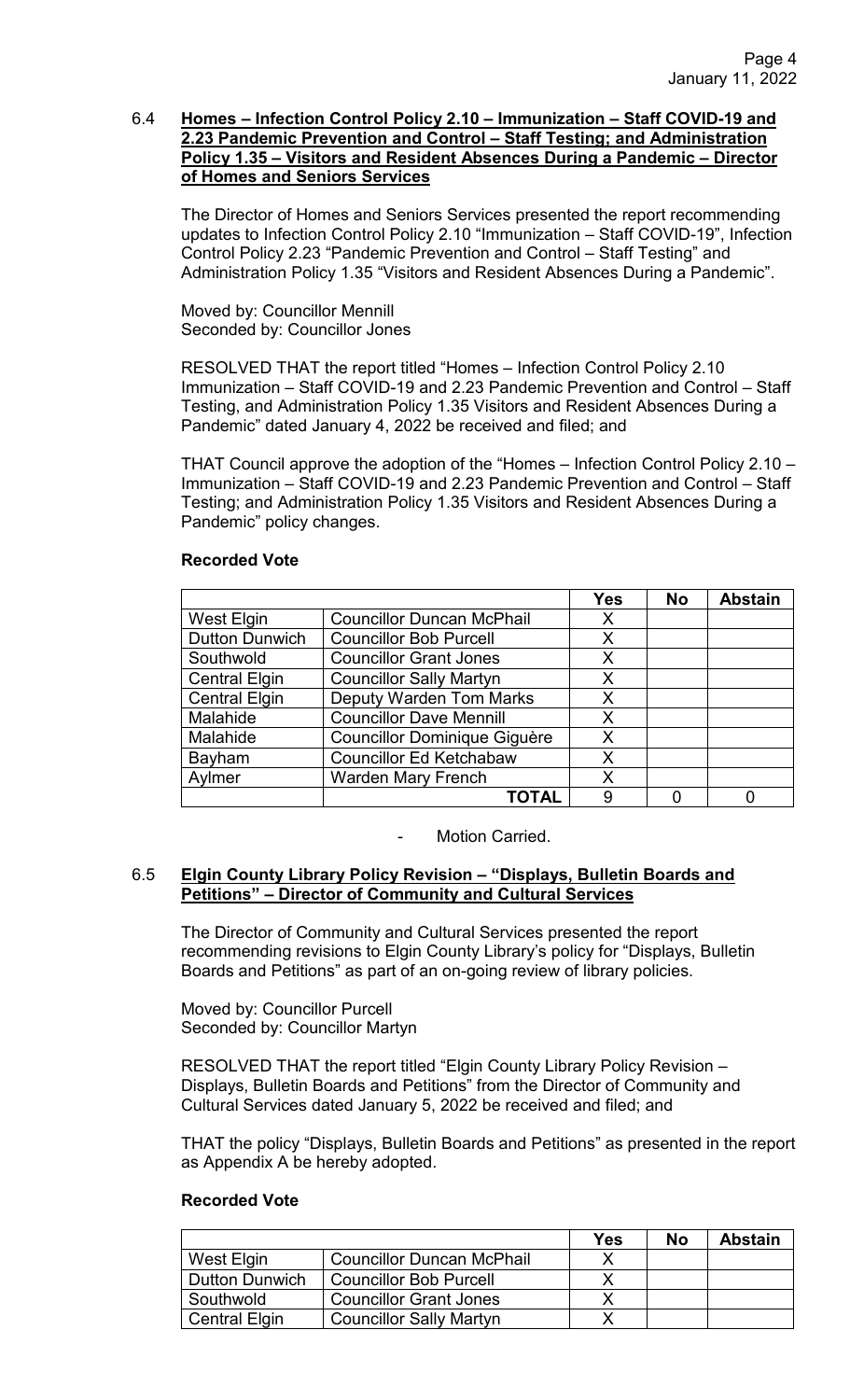| <b>Central Elgin</b> | <b>Deputy Warden Tom Marks</b>      |  |  |
|----------------------|-------------------------------------|--|--|
| Malahide             | <b>Councillor Dave Mennill</b>      |  |  |
| Malahide             | <b>Councillor Dominique Giguère</b> |  |  |
| Bayham               | <b>Councillor Ed Ketchabaw</b>      |  |  |
| Aylmer               | <b>Warden Mary French</b>           |  |  |
|                      | <b>TOTAL</b>                        |  |  |

# 6.6 **HR Policies – 8.26 "Substance Use" & 3.30 "Employment of Relatives" – Director of Human Resources**

The Director of Human Resources presented the draft Human Resources Policy 8.26 "Substance Use" and Policy 3.30 "Employment of Relatives" for Council's consideration.

Moved by: Councillor Jones Seconded by: Councillor McPhail

RESOLVED THAT Human Resources Policies 8.26 "Substance Use" and 3.30 "Employment of Relatives" be approved as drafted by County Council; and

THAT the report titled "HR Policies 8.26 'Substance Use' & 3.30 'Employment of Relatives'" dated January 11, 2022 from the Director of Human Resources be received and filed.

## **Recorded Vote**

|                       |                                     | <b>Yes</b> | <b>No</b> | <b>Abstain</b> |
|-----------------------|-------------------------------------|------------|-----------|----------------|
| West Elgin            | <b>Councillor Duncan McPhail</b>    | X          |           |                |
| <b>Dutton Dunwich</b> | <b>Councillor Bob Purcell</b>       | X          |           |                |
| Southwold             | <b>Councillor Grant Jones</b>       | X          |           |                |
| <b>Central Elgin</b>  | <b>Councillor Sally Martyn</b>      | X          |           |                |
| <b>Central Elgin</b>  | <b>Deputy Warden Tom Marks</b>      | Χ          |           |                |
| Malahide              | <b>Councillor Dave Mennill</b>      | X          |           |                |
| Malahide              | <b>Councillor Dominique Giguère</b> | Χ          |           |                |
| Bayham                | <b>Councillor Ed Ketchabaw</b>      | X          |           |                |
| Aylmer                | <b>Warden Mary French</b>           | X          |           |                |
|                       | <b>COTAL</b>                        | 9          |           |                |

Motion Carried.

# 6.7 **2022 Non-Union Economic Increase Recommendation – Director of Human Resources**

The Director of Human Resources presented the report recommending Council's approval of a 2% wage increase for non-union staff and Council effective the first full pay period of 2022.

Moved by: Councillor Mennill Seconded by: Councillor Giguère

RESOLVED THAT County Council approve a non-union economic adjustment of 2% effective the first full pay period of 2022; and

THAT the necessary by-law be prepared.

|                       |                                  | Yes | No | <b>Abstain</b> |
|-----------------------|----------------------------------|-----|----|----------------|
| West Elgin            | <b>Councillor Duncan McPhail</b> |     |    |                |
| <b>Dutton Dunwich</b> | <b>Councillor Bob Purcell</b>    |     |    |                |
| Southwold             | <b>Councillor Grant Jones</b>    |     |    |                |
| <b>Central Elgin</b>  | <b>Councillor Sally Martyn</b>   |     |    |                |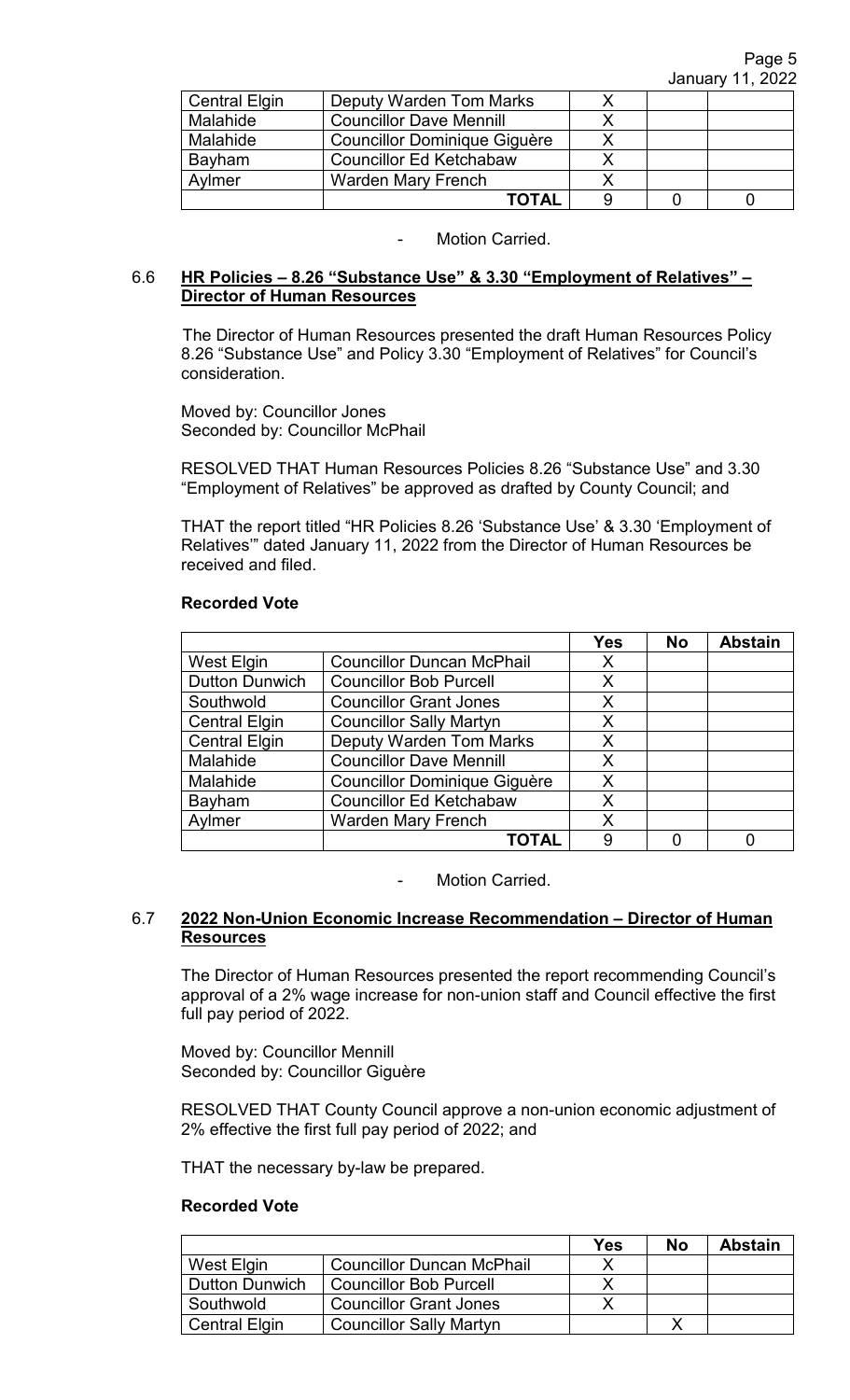| <b>Central Elgin</b> | Deputy Warden Tom Marks        |  |  |
|----------------------|--------------------------------|--|--|
| Malahide             | <b>Councillor Dave Mennill</b> |  |  |
| Malahide             | Councillor Dominique Giguère   |  |  |
| Bayham               | <b>Councillor Ed Ketchabaw</b> |  |  |
| Avlmer               | <b>Warden Mary French</b>      |  |  |
|                      | <b>TOTAL</b>                   |  |  |

## 6.8 **Official Plan Review – Discussion Paper #4 – Housing and Affordability – General Manager of Engineering, Planning & Enterprise/Deputy CAO**

The General Manager of Engineering, Planning & Enterprise/Deputy CAO presented the report titled "Official Plan Review - Discussion Paper #4 – Housing and Affordability" that was presented to the Rural Initiatives and Planning Advisory Committee on December 3, 2021 as part of the County's Official Plan Review process.

Moved by: Councillor Ketchabaw Seconded by: Councillor Jones

RESOLVED THAT the report titled "Official Plan Review – Discussion Paper #4 – Housing and Affordability" from the General Manager of Engineering, Planning & Enterprise/Deputy CAO dated December 7, 2021 be received and filed.

# **Recorded Vote**

|                       |                                     | <b>Yes</b> | <b>No</b> | <b>Abstain</b> |
|-----------------------|-------------------------------------|------------|-----------|----------------|
| West Elgin            | <b>Councillor Duncan McPhail</b>    | Х          |           |                |
| <b>Dutton Dunwich</b> | <b>Councillor Bob Purcell</b>       | X          |           |                |
| Southwold             | <b>Councillor Grant Jones</b>       | Χ          |           |                |
| <b>Central Elgin</b>  | <b>Councillor Sally Martyn</b>      | X          |           |                |
| <b>Central Elgin</b>  | <b>Deputy Warden Tom Marks</b>      | X          |           |                |
| Malahide              | <b>Councillor Dave Mennill</b>      | Χ          |           |                |
| Malahide              | <b>Councillor Dominique Giguère</b> | X          |           |                |
| Bayham                | <b>Councillor Ed Ketchabaw</b>      | X          |           |                |
| Aylmer                | <b>Warden Mary French</b>           | Χ          |           |                |
|                       | ΤΟΤΑL                               | 9          |           |                |

Motion Carried.

## 6.9 **Approval for Official Plan Amendment No. 27, Partial Services in the Village of Straffordville and Hamlet of Eden, Municipality of Bayham File No. BA OPA 27-21; Applicant: Municipality of Bayham – General Manager of Engineering, Planning & Enterprise/Deputy CAO**

The General Manager of Engineering, Planning & Enterprise/Deputy CAO presented the report providing Council with information required in order to consider granting approval to Official Plan Amendment No. 27 to the Municipality of Bayham Official Plan, File No.BA OPA 27-21.

Moved by: Councillor Purcell Seconded by: Deputy Warden Marks

RESOLVED THAT the Council of the Corporation of the County of Elgin approves Official Plan Amendment No. 27 to the Municipality of Bayham Official Plan, File No. BA OPA 27-21; and

THAT staff be directed to provide notice of this decision in accordance with the Planning Act;

IT BEING NOTED that upon adoption of the County's Official Plan Review and associated amendments, the Municipality of Bayham initiate an Official Plan Amendment to ensure conformity with the County of Elgin Official Plan.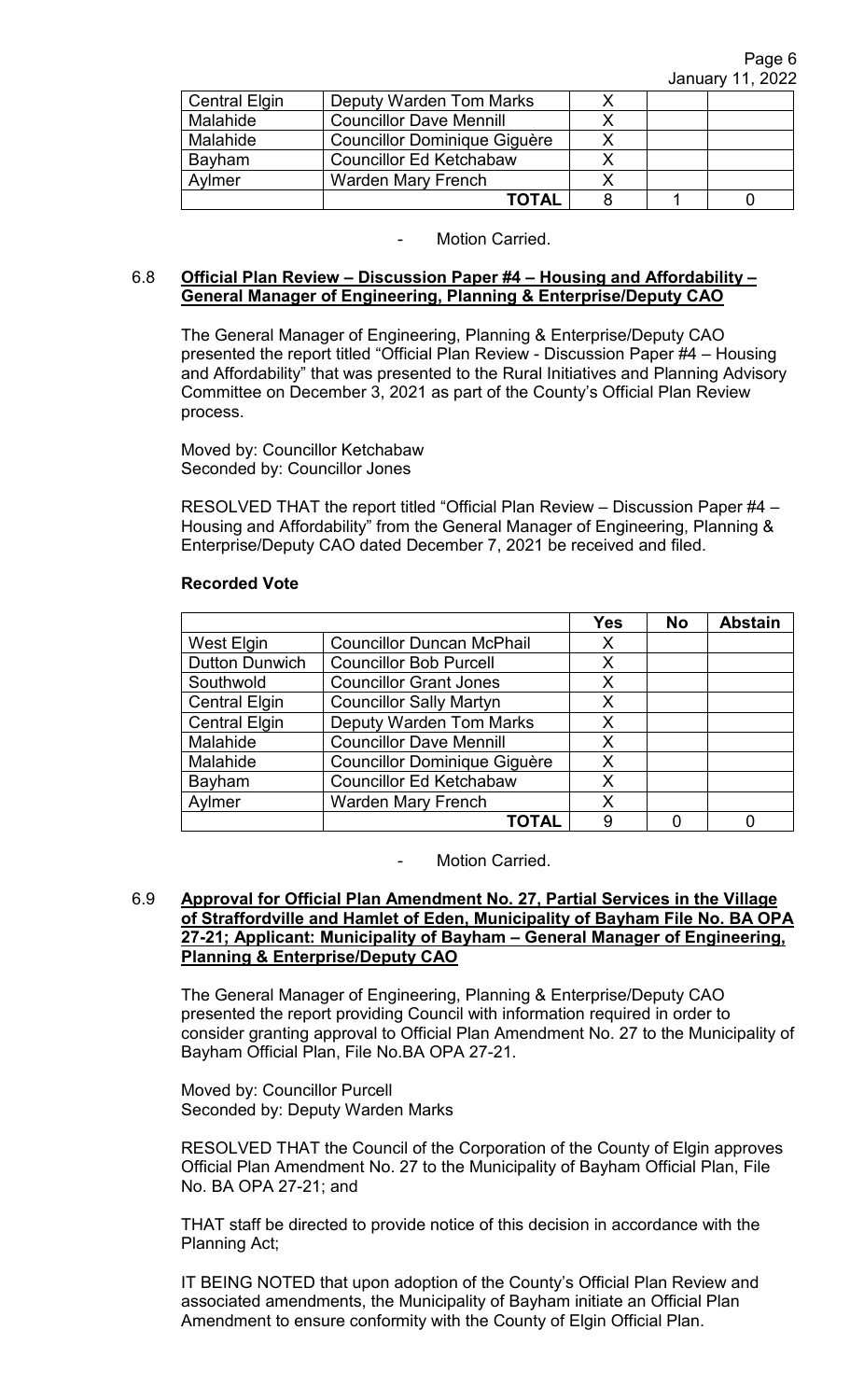# **Recorded Vote**

|                       |                                     | <b>Yes</b> | <b>No</b> | <b>Abstain</b> |
|-----------------------|-------------------------------------|------------|-----------|----------------|
| <b>West Elgin</b>     | <b>Councillor Duncan McPhail</b>    | Х          |           |                |
| <b>Dutton Dunwich</b> | <b>Councillor Bob Purcell</b>       | X          |           |                |
| Southwold             | <b>Councillor Grant Jones</b>       | X          |           |                |
| <b>Central Elgin</b>  | <b>Councillor Sally Martyn</b>      | X          |           |                |
| <b>Central Elgin</b>  | <b>Deputy Warden Tom Marks</b>      | X          |           |                |
| Malahide              | <b>Councillor Dave Mennill</b>      | Χ          |           |                |
| Malahide              | <b>Councillor Dominique Giguère</b> | X          |           |                |
| Bayham                | <b>Councillor Ed Ketchabaw</b>      | X          |           |                |
| Aylmer                | <b>Warden Mary French</b>           | Χ          |           |                |
|                       | TOTAL                               | 9          |           |                |

Motion Carried.

## 6.10 **Tender Award: Contract T21-279 Clachan Road Bridge Rehabilitation – General Manager of Engineering, Planning & Enterprise/Deputy CAO**

The General Manager of Engineering, Planning & Enterprise/Deputy CAO presented the results of the tender for the Clachan Road Bridge Rehabilitation project administered by the Municipality of Chatham-Kent on behalf of the County of Elgin.

Moved by: Councillor McPhail Seconded by: Councillor Jones

RESOLVED THAT the report titled "Tender Award: Contract T21-279 Clachan Road Bridge Rehabilitation" dated December 7, 2021 from the General Manager of Engineering, Planning & Enterprise/Deputy CAO be received and filed.

|                       |                                     | <b>Yes</b> | <b>No</b> | <b>Abstain</b> |
|-----------------------|-------------------------------------|------------|-----------|----------------|
| West Elgin            | <b>Councillor Duncan McPhail</b>    | X          |           |                |
| <b>Dutton Dunwich</b> | <b>Councillor Bob Purcell</b>       | X          |           |                |
| Southwold             | <b>Councillor Grant Jones</b>       | X          |           |                |
| <b>Central Elgin</b>  | <b>Councillor Sally Martyn</b>      | X          |           |                |
| <b>Central Elgin</b>  | <b>Deputy Warden Tom Marks</b>      | Х          |           |                |
| Malahide              | <b>Councillor Dave Mennill</b>      | X          |           |                |
| Malahide              | <b>Councillor Dominique Giguère</b> | X          |           |                |
| <b>Bayham</b>         | <b>Councillor Ed Ketchabaw</b>      | X          |           |                |
| Aylmer                | <b>Warden Mary French</b>           | X          |           |                |
|                       | TOTAL                               | 9          |           |                |

# **Recorded Vote**

Motion Carried.

#### 6.11 **Imperial Road Roadside Safety Review – Port Bruce – General Manager of Engineering, Planning & Enterprise/Deputy CAO**

The General Manager of Engineering, Planning & Enterprise/Deputy CAO presented the report outlining the request received from the Township of Malahide to consider the installation of a guide rail on Imperial Road within the Village of Port Bruce.

Moved by: Councillor Mennill Seconded by: Councillor Ketchabaw

RESOLVED THAT the report titled "Imperial Road Roadside Safety Review – Port Bruce" dated December 21, 2021 from the General Manager of Engineering, Planning & Enterprise/Deputy CAO be received and filed.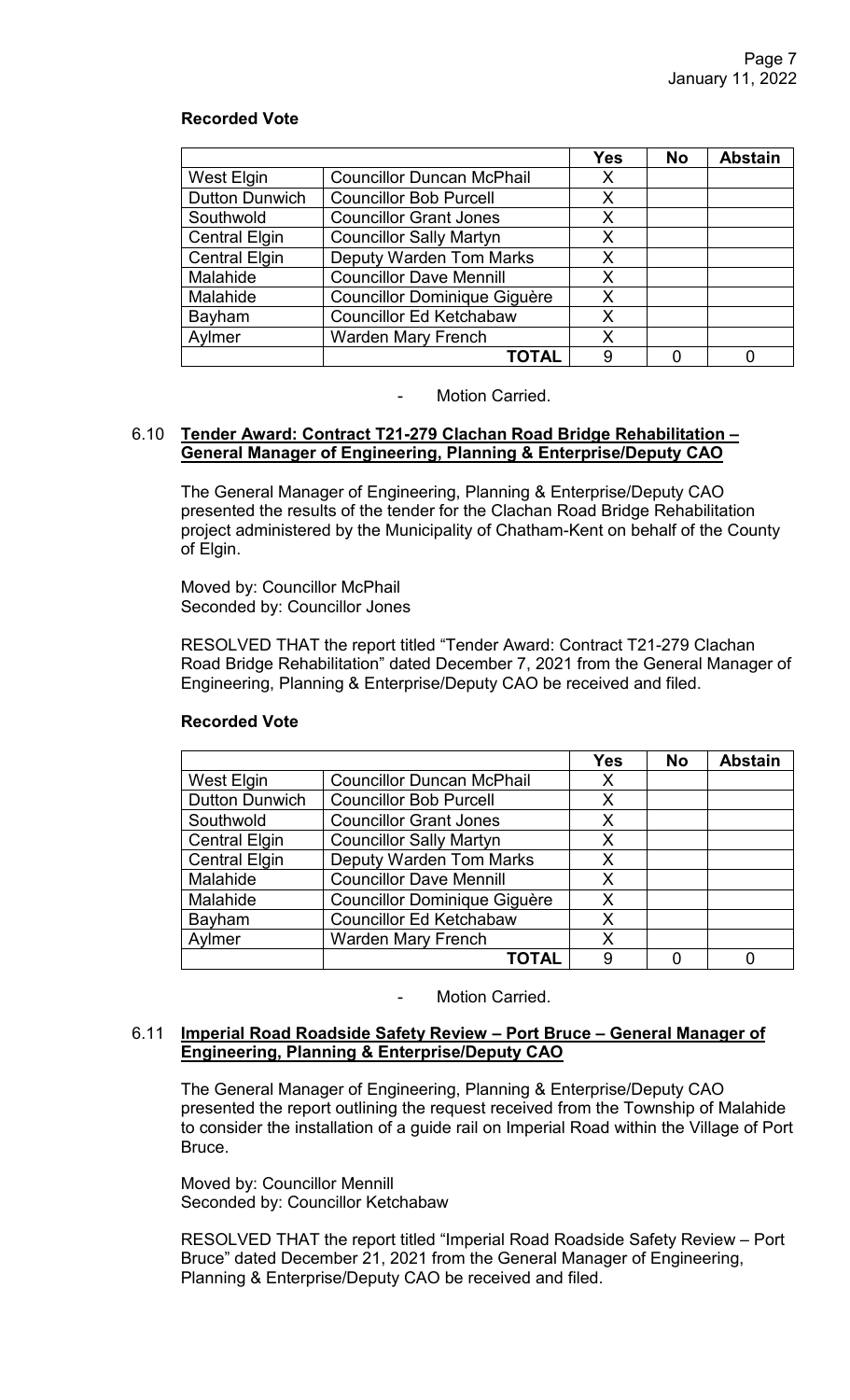# **Recorded Vote**

|                       |                                     | <b>Yes</b> | <b>No</b> | <b>Abstain</b> |
|-----------------------|-------------------------------------|------------|-----------|----------------|
| <b>West Elgin</b>     | <b>Councillor Duncan McPhail</b>    | X          |           |                |
| <b>Dutton Dunwich</b> | <b>Councillor Bob Purcell</b>       | X          |           |                |
| Southwold             | <b>Councillor Grant Jones</b>       | X          |           |                |
| <b>Central Elgin</b>  | <b>Councillor Sally Martyn</b>      | X          |           |                |
| <b>Central Elgin</b>  | <b>Deputy Warden Tom Marks</b>      | X          |           |                |
| Malahide              | <b>Councillor Dave Mennill</b>      | X          |           |                |
| Malahide              | <b>Councillor Dominique Giguère</b> | X          |           |                |
| Bayham                | <b>Councillor Ed Ketchabaw</b>      | X          |           |                |
| Aylmer                | <b>Warden Mary French</b>           | X          |           |                |
|                       | ΤΟΤΑL                               | 9          |           |                |

#### Motion Carried.

## 6.12 **Terrace Lodge Redevelopment Steering Committee January Update – General Manager of Engineering, Planning & Enterprise and Chief Administrative Officer**

The General Manager of Engineering, Planning & Enterprise/Deputy CAO presented the report summarizing several critical and time sensitive items considered by the Terrace Lodge Redevelopment Steering Committee at its meeting on January 4, 2022.

Moved by: Councillor Purcell Seconded by: Deputy Warden Marks

WHEREAS the Terrace Lodge Redevelopment Steering Committee met on January 4, 2022 to review project changes and directed staff to provide County Council with a summary of project changes and new expenditures for review and approval; now therefore be it resolved

THAT the report titled "Terrace Lodge Redevelopment Steering Committee January Update" dated January 4, 2022 from the General Manager of Engineering, Planning & Enterprise/Deputy CAO and Chief Administrative Officer be received and filed; and

THAT Council approve an increase in the Terrace Lodge Redevelopment Project's Project Management scope of work previously awarded to D. Grant Construction Limited in the amount of \$415,000 for the installation of Communications and Security Infrastructure; and

THAT Council consent to including \$51,506 in the Terrace Lodge Project Management budget for Interior Design Services related to Furniture, Fixtures & Equipment; and further

THAT Council authorize the reallocation of \$40,000 identified in the Furniture, Fixtures and Equipment budget for the Terrace Lodge Phone System to the construction budget allowance for a total combined project budget allowance of \$554,473.

|                       |                                     | Yes | <b>No</b> | <b>Abstain</b> |
|-----------------------|-------------------------------------|-----|-----------|----------------|
| West Elgin            | <b>Councillor Duncan McPhail</b>    | Х   |           |                |
| <b>Dutton Dunwich</b> | <b>Councillor Bob Purcell</b>       | X   |           |                |
| Southwold             | <b>Councillor Grant Jones</b>       | Х   |           |                |
| <b>Central Elgin</b>  | <b>Councillor Sally Martyn</b>      | Χ   |           |                |
| <b>Central Elgin</b>  | <b>Deputy Warden Tom Marks</b>      | Х   |           |                |
| Malahide              | <b>Councillor Dave Mennill</b>      | X   |           |                |
| Malahide              | <b>Councillor Dominique Giguère</b> | X   |           |                |
| Bayham                | <b>Councillor Ed Ketchabaw</b>      | X   |           |                |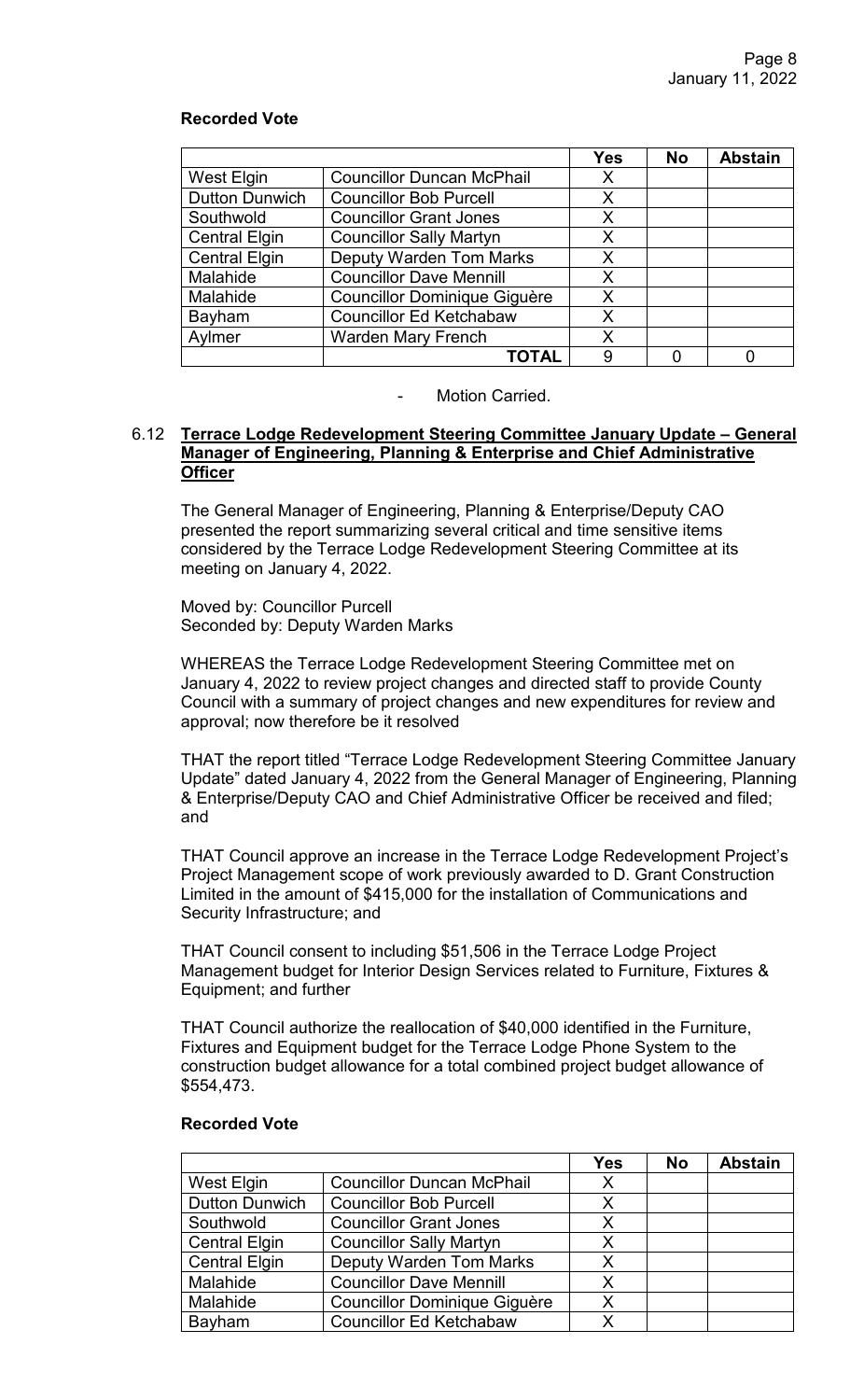|        |                    |              |  | Page 9           |
|--------|--------------------|--------------|--|------------------|
|        |                    |              |  | January 11, 2022 |
| Aylmer | Warden Mary French |              |  |                  |
|        |                    | <b>TOTAL</b> |  |                  |

# 6.13 **Planning Services – By-Law No. 22-01 – General Manager of Engineering, Planning & Enterprise/Deputy CAO**

The General Manager of Engineering, Planning & Enterprise/Deputy CAO presented the report recommending approval of By-Law No. 22-01 "Being a By-Law to Delegate Certain Authorities Vested in the Council of the Corporation of the County of Elgin as the Approval Authority with respect to Plans of Subdivision, Plans of Condominium, and Part Lot Control By-Laws Pursuant to Section 22 and 51 of the Planning Act, to the Manager of Planning for the County of Elgin and to Repeal By-Law No. 20-32".

Moved by: Councillor Jones Seconded by: Councillor Giguère

RESOLVED THAT the report titled "Planning Services – By-Law No. 22-01" dated January 4, 2022 from the General Manager of Engineering, Planning & Enterprise/Deputy CAO be received and filed; and

THAT County Council approve and authorize By-Law No. 22-01 as included in the January 11, 2022 Council Agenda Package.

| <b>Recorded Vote</b> |  |
|----------------------|--|
|----------------------|--|

|                       |                                     | <b>Yes</b> | <b>No</b> | <b>Abstain</b> |
|-----------------------|-------------------------------------|------------|-----------|----------------|
| West Elgin            | <b>Councillor Duncan McPhail</b>    | X          |           |                |
| <b>Dutton Dunwich</b> | <b>Councillor Bob Purcell</b>       | X          |           |                |
| Southwold             | <b>Councillor Grant Jones</b>       | X          |           |                |
| <b>Central Elgin</b>  | <b>Councillor Sally Martyn</b>      | X          |           |                |
| <b>Central Elgin</b>  | <b>Deputy Warden Tom Marks</b>      | X          |           |                |
| Malahide              | <b>Councillor Dave Mennill</b>      | X          |           |                |
| Malahide              | <b>Councillor Dominique Giguère</b> | X          |           |                |
| Bayham                | <b>Councillor Ed Ketchabaw</b>      | X          |           |                |
| Aylmer                | <b>Warden Mary French</b>           | X          |           |                |
|                       | ΤΟΤΑL                               | 9          |           |                |

Motion Carried.

## 6.14 **Medavie EMS Elgin Ontario (MEMSEO) Community Paramedicine Program – Chief Administrative Officer and Manager of Emergency Management**

The Chief Administrative Officer presented the report highlighting the Community Paramedicine Program in Elgin County.

Moved by: Councillor McPhail Seconded by: Councillor Martyn

RESOLVED THAT the report titled "Medavie EMS Elgin Ontario (MEMSEO) Community Paramedicine Program" dated December 30, 2021 from the Chief Administrative Officer and the Manager of Emergency Management be received and filed.

|                       |                                  | Yes | No | <b>Abstain</b> |
|-----------------------|----------------------------------|-----|----|----------------|
| West Elgin            | <b>Councillor Duncan McPhail</b> | Χ   |    |                |
| <b>Dutton Dunwich</b> | <b>Councillor Bob Purcell</b>    |     |    |                |
| Southwold             | <b>Councillor Grant Jones</b>    |     |    |                |
| <b>Central Elgin</b>  | <b>Councillor Sally Martyn</b>   |     |    |                |
| <b>Central Elgin</b>  | <b>Deputy Warden Tom Marks</b>   | Y   |    |                |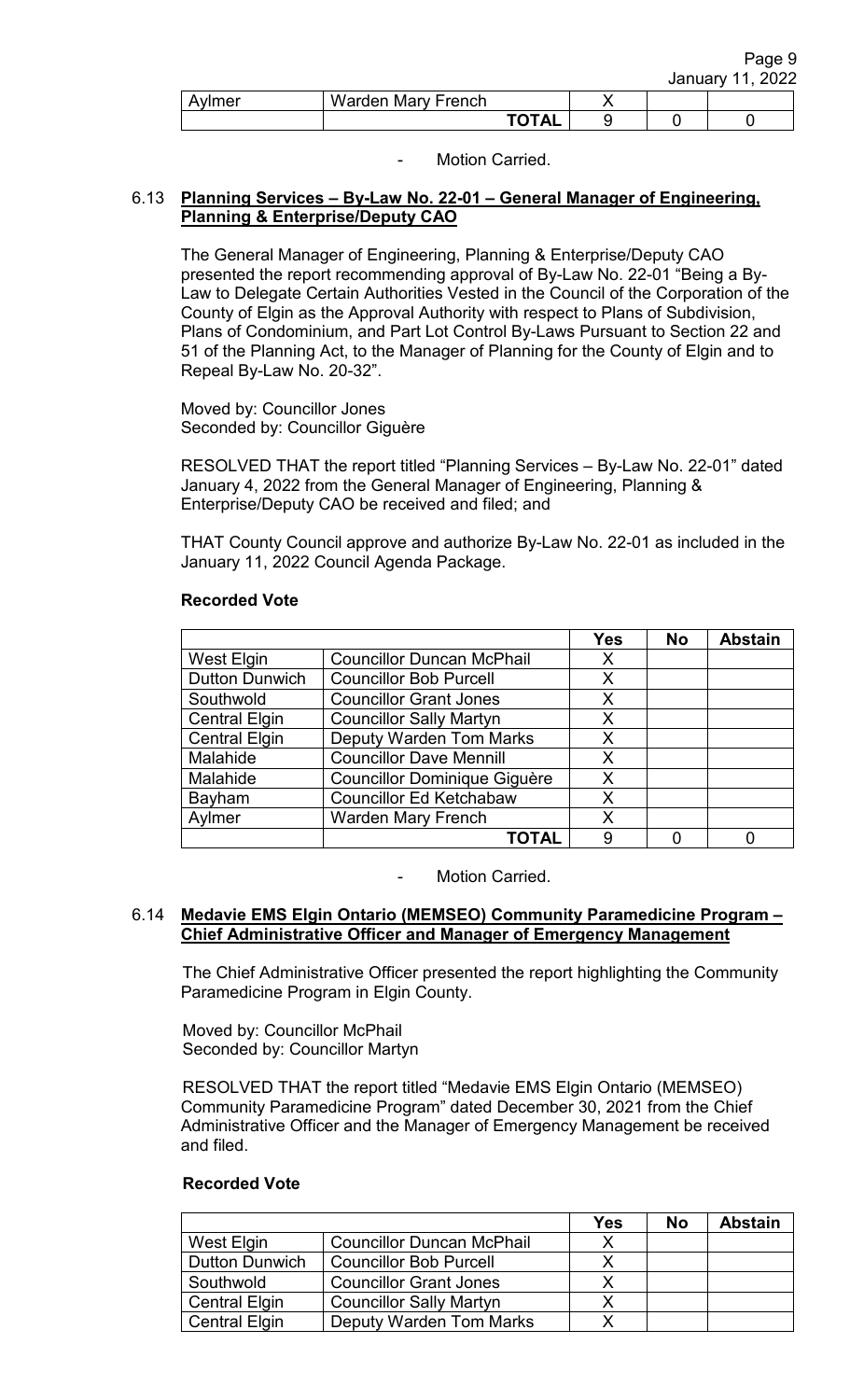| Malahide | <b>Councillor Dave Mennill</b>      |  |  |
|----------|-------------------------------------|--|--|
| Malahide | <b>Councillor Dominique Giguère</b> |  |  |
| Bayham   | <b>Councillor Ed Ketchabaw</b>      |  |  |
| Avlmer   | <b>Warden Mary French</b>           |  |  |
|          | ΤΩΤΑΙ                               |  |  |

## 6.15 **Electronic Digital Signatures Policy 1.9 – Chief Administrative Officer**

 The Chief Administrative Officer presented the Electronic Digital Signature policy for Council's approval.

 Moved by: Councillor Giguère Seconded by: Councillor Mennill

 RESOLVED THAT the report titled "Electronic Digital Signatures Policy No. 1.9" dated January 4, 2022 from the Chief Administrative Officer be received and filed; and

 THAT Elgin County Council approve the Electronic Digital Signatures Policy No. 1.9 as presented.

#### **Recorded Vote**

|                       |                                     | <b>Yes</b> | <b>No</b> | <b>Abstain</b> |
|-----------------------|-------------------------------------|------------|-----------|----------------|
| West Elgin            | <b>Councillor Duncan McPhail</b>    | X          |           |                |
| <b>Dutton Dunwich</b> | <b>Councillor Bob Purcell</b>       | X          |           |                |
| Southwold             | <b>Councillor Grant Jones</b>       | Χ          |           |                |
| <b>Central Elgin</b>  | <b>Councillor Sally Martyn</b>      | X          |           |                |
| <b>Central Elgin</b>  | <b>Deputy Warden Tom Marks</b>      | X          |           |                |
| Malahide              | <b>Councillor Dave Mennill</b>      | X          |           |                |
| Malahide              | <b>Councillor Dominique Giguère</b> | X          |           |                |
| Bayham                | <b>Councillor Ed Ketchabaw</b>      | X          |           |                |
| Aylmer                | <b>Warden Mary French</b>           | Χ          |           |                |
|                       | ΤΟΤΑL                               | 9          |           |                |

Motion Carried.

## 6.16 **COVID-19 Vaccination Verification Policy – Chief Administrative Officer**

The Chief Administrative Officer presented the report recommending amendments to Policy No. 8.390 – COVID-19 Vaccination Verification Policy.

 Moved by: Councillor Jones Seconded by: Deputy Warden Marks

RESOLVED THAT the report titled "COVID-19 Vaccination Verification Policy" dated January 4, 2022 from the Chief Administrative Officer be received and filed; and

THAT Elgin County Council approve the amendments to Policy No. 8.390 – COVID-19 Vaccination Verification Policy as presented.

|                       |                                     | <b>Yes</b> | <b>No</b> | <b>Abstain</b> |
|-----------------------|-------------------------------------|------------|-----------|----------------|
| West Elgin            | <b>Councillor Duncan McPhail</b>    | X          |           |                |
| <b>Dutton Dunwich</b> | <b>Councillor Bob Purcell</b>       | х          |           |                |
| Southwold             | <b>Councillor Grant Jones</b>       | X          |           |                |
| <b>Central Elgin</b>  | <b>Councillor Sally Martyn</b>      | x          |           |                |
| <b>Central Elgin</b>  | <b>Deputy Warden Tom Marks</b>      | Х          |           |                |
| Malahide              | <b>Councillor Dave Mennill</b>      | X          |           |                |
| Malahide              | <b>Councillor Dominique Giguère</b> |            |           |                |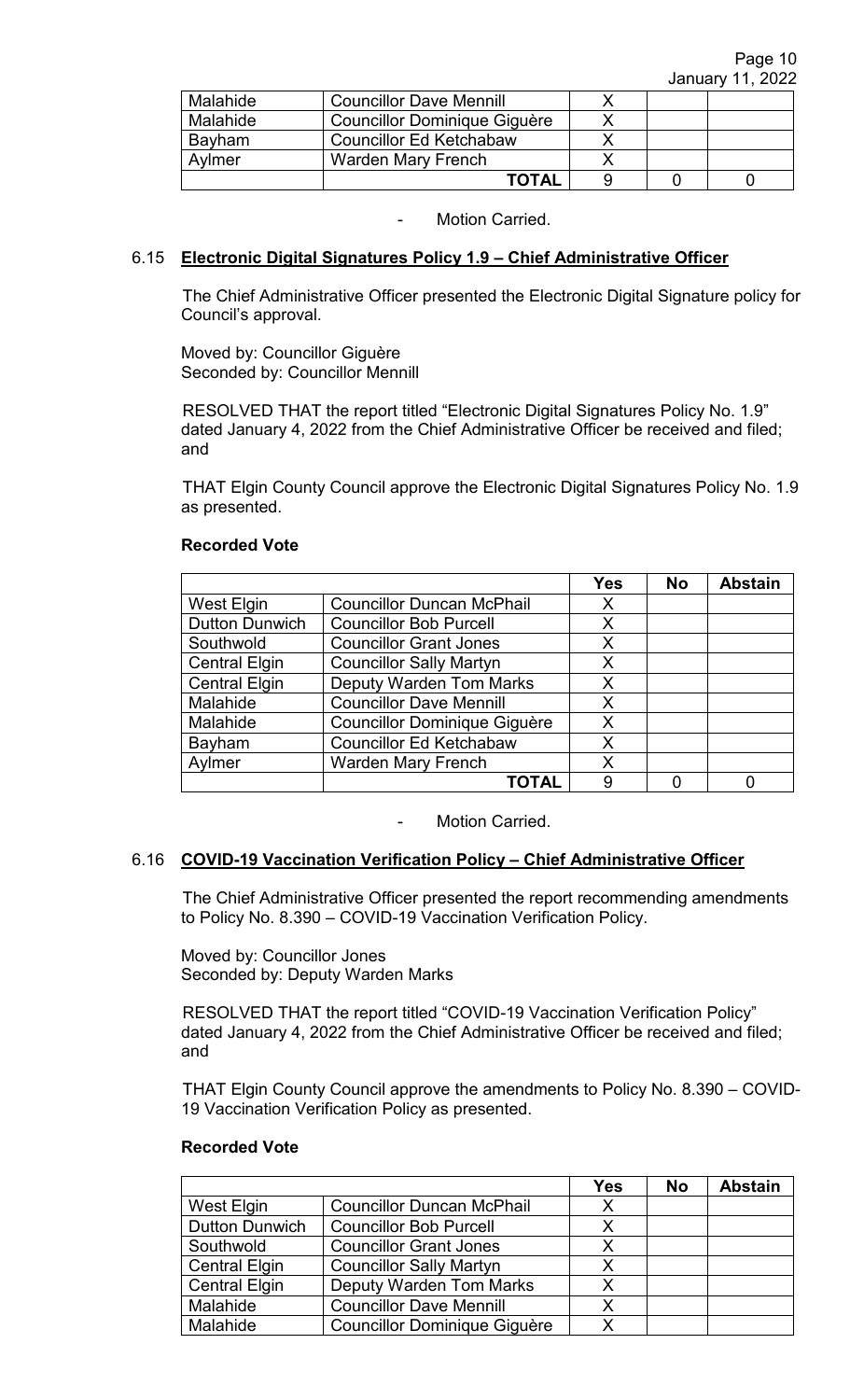| Bayham | <b>Councillor Ed Ketchabaw</b> |  |  |
|--------|--------------------------------|--|--|
| Avlmer | Warden Mary French             |  |  |
|        | <b>TOTAL</b>                   |  |  |

## 6.17 **COVID-19 Emergency Team Planning – December Update – Chief Administrative Officer**

 The Chief Administrative Officer presented the report providing Council with an update on the County's COVID-19 response.

 Moved by: Deputy Warden Marks Seconded by: Councillor McPhail

 RESOLVED THAT the report titled "COVID-19 Emergency Team Planning – December Update" dated January 4, 2022 from the Chief Administrative Officer be received and filed.

|                       |                                     | <b>Yes</b> | <b>No</b> | <b>Abstain</b> |
|-----------------------|-------------------------------------|------------|-----------|----------------|
| West Elgin            | <b>Councillor Duncan McPhail</b>    | X          |           |                |
| <b>Dutton Dunwich</b> | <b>Councillor Bob Purcell</b>       | X          |           |                |
| Southwold             | <b>Councillor Grant Jones</b>       | X          |           |                |
| <b>Central Elgin</b>  | <b>Councillor Sally Martyn</b>      | X          |           |                |
| <b>Central Elgin</b>  | <b>Deputy Warden Tom Marks</b>      | X          |           |                |
| Malahide              | <b>Councillor Dave Mennill</b>      | X          |           |                |
| Malahide              | <b>Councillor Dominique Giguère</b> | X          |           |                |
| Bayham                | <b>Councillor Ed Ketchabaw</b>      | X          |           |                |
| Aylmer                | <b>Warden Mary French</b>           | X          |           |                |
|                       | TOTAL                               | 9          |           |                |

## **Recorded Vote**

Motion Carried.

# **7. COUNCIL CORRESPONDENCE**

## 7.1 **Items for Consideration**

7.1.1 Councillor Grant Jones, Chair, Environmental Advisory Committee with a letter requesting that Council allocate \$10,000 for the installation of a pollinator garden and native pollinator plants at County-owned facilities.

> Moved by: Councillor Martyn Seconded by: Councillor Jones

RESOLVED THAT County Council allocate \$10,000 for the installation of a pollinator garden and native pollinator plants at County-owned facilities.

|                       |                                     | <b>Yes</b> | <b>No</b> | <b>Abstain</b> |
|-----------------------|-------------------------------------|------------|-----------|----------------|
| West Elgin            | <b>Councillor Duncan McPhail</b>    |            | X         |                |
| <b>Dutton Dunwich</b> | <b>Councillor Bob Purcell</b>       |            | X         |                |
| Southwold             | <b>Councillor Grant Jones</b>       | Х          |           |                |
| <b>Central Elgin</b>  | <b>Councillor Sally Martyn</b>      | X          |           |                |
| <b>Central Elgin</b>  | <b>Deputy Warden Tom Marks</b>      |            | X         |                |
| Malahide              | <b>Councillor Dave Mennill</b>      | Х          |           |                |
| Malahide              | <b>Councillor Dominique Giguère</b> |            | X         |                |
| Bayham                | <b>Councillor Ed Ketchabaw</b>      |            | X         |                |
| Aylmer                | <b>Warden Mary French</b>           |            | X         |                |
|                       | <b>TOTAL</b>                        | 3          | 6         |                |

Motion Defeated.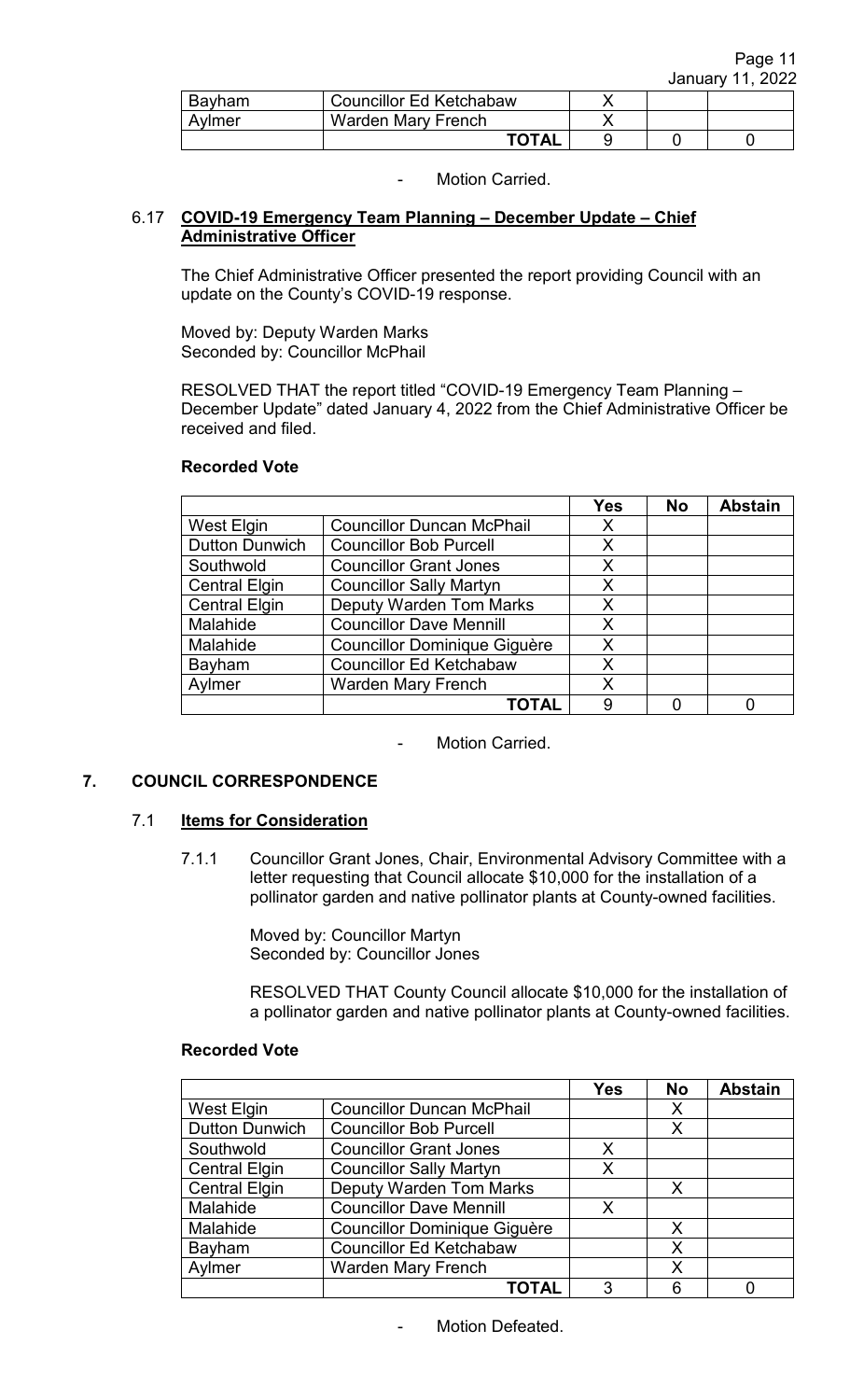Moved by: Councillor Purcell Seconded by: Councillor McPhail

RESOLVED THAT staff be directed to send correspondence to the Environmental Committee suggesting that additional information with respect to the installation of a pollinator garden and native pollinator plants at County-owned facilities be provided to County Council at a future meeting.

#### **Recorded Vote**

|                       |                                     | <b>Yes</b> | <b>No</b> | <b>Abstain</b> |
|-----------------------|-------------------------------------|------------|-----------|----------------|
| West Elgin            | <b>Councillor Duncan McPhail</b>    | X          |           |                |
| <b>Dutton Dunwich</b> | <b>Councillor Bob Purcell</b>       | X          |           |                |
| Southwold             | <b>Councillor Grant Jones</b>       | X          |           |                |
| <b>Central Elgin</b>  | <b>Councillor Sally Martyn</b>      | Χ          |           |                |
| <b>Central Elgin</b>  | <b>Deputy Warden Tom Marks</b>      | X          |           |                |
| Malahide              | <b>Councillor Dave Mennill</b>      | Х          |           |                |
| Malahide              | <b>Councillor Dominique Giguère</b> |            | X         |                |
| Bayham                | <b>Councillor Ed Ketchabaw</b>      | X          |           |                |
| Aylmer                | <b>Warden Mary French</b>           | Χ          |           |                |
|                       | <b>TOTAL</b>                        | 8          |           |                |

Motion Carried.

7.1.2 Municipality of Dutton Dunwich with a resolution requesting the County of Elgin consider the costs and feasibility of constructing a left-hand turn lane heading south from the intersection of Pioneer Line and Currie Road to Street A of the Dutton Land Holdings Development, and that the County of Elgin bear the costs for the construction of a pork chop island and the turning lane at this intersection.

> Moved by: Councillor Purcell Seconded by: Councillor Ketchabaw

RESOLVED THAT staff be directed to determine the costs and feasibility associated with the construction of left-hand turning lane at the intersection of Pioneer Line and Currie Road to Street A of the Dutton Land Holdings Development; and

THAT staff report back to County Council at a later date.

|                       |                                     | <b>Yes</b> | <b>No</b> | <b>Abstain</b> |
|-----------------------|-------------------------------------|------------|-----------|----------------|
| West Elgin            | <b>Councillor Duncan McPhail</b>    | X          |           |                |
| <b>Dutton Dunwich</b> | <b>Councillor Bob Purcell</b>       | X          |           |                |
| Southwold             | <b>Councillor Grant Jones</b>       | X          |           |                |
| <b>Central Elgin</b>  | <b>Councillor Sally Martyn</b>      | X          |           |                |
| <b>Central Elgin</b>  | <b>Deputy Warden Tom Marks</b>      | X          |           |                |
| Malahide              | <b>Councillor Dave Mennill</b>      | X          |           |                |
| Malahide              | <b>Councillor Dominique Giguère</b> | X          |           |                |
| Bayham                | <b>Councillor Ed Ketchabaw</b>      | Χ          |           |                |
| Aylmer                | <b>Warden Mary French</b>           | X          |           |                |
|                       | <b>TOTAL</b>                        | 9          |           |                |

# **Recorded Vote**

Motion Carried.

# 7.2 **Items for Information (Consent Agenda)**

None.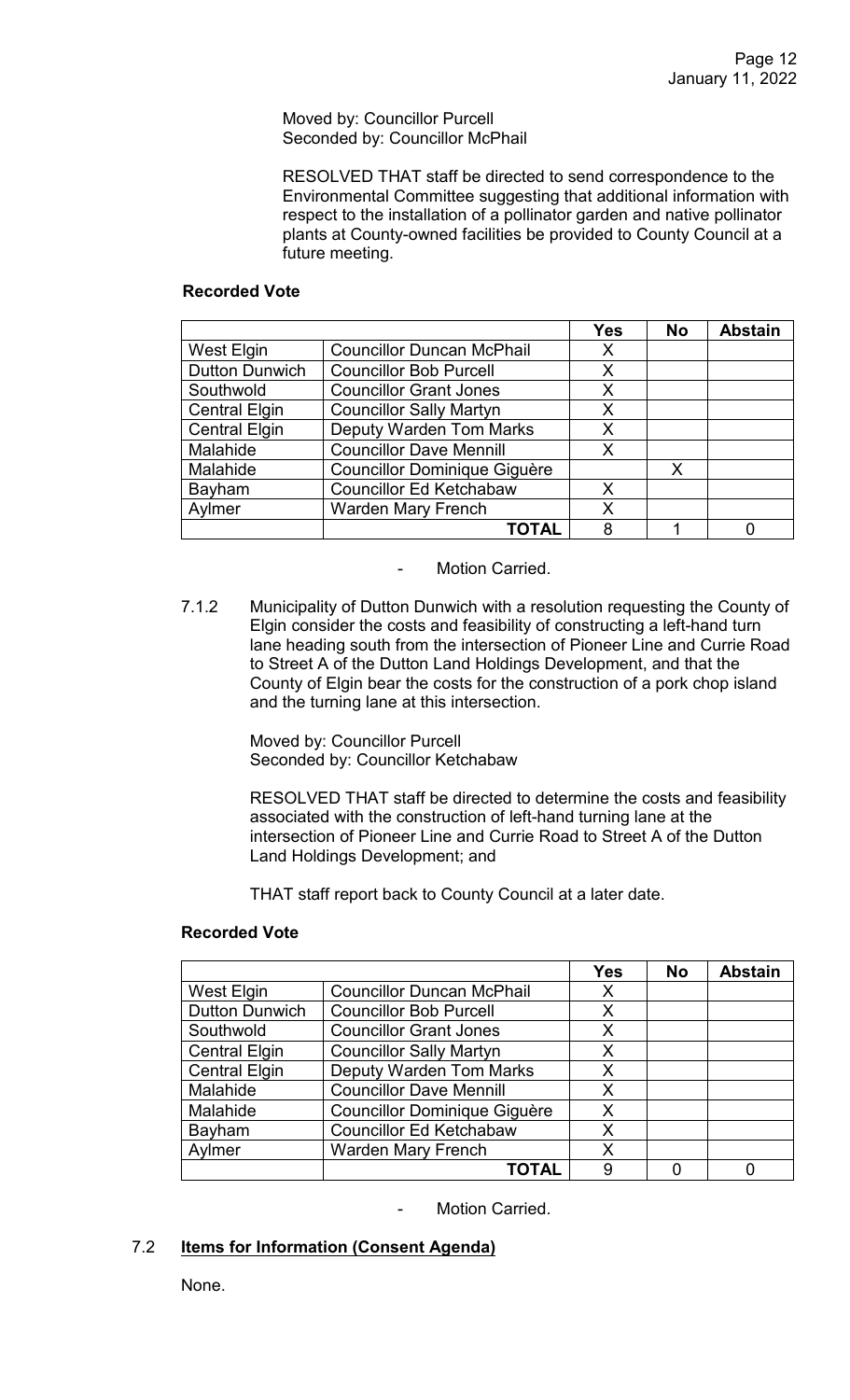## **8. OTHER BUSINESS**

## 8.1 **Statements/Inquiries by Members**

None.

## 8.2 **Notice of Motion**

None.

# 8.3 **Matters of Urgency**

None.

## **9. CLOSED MEETING ITEMS**

Moved by: Councillor Ketchabaw Seconded by: Councillor Mennill

RESOLVED THAT we do now proceed into closed meeting session in accordance with the Municipal Act to discuss the following matters under Municipal Act Section 239 (2):

#### In-Camera Item #1

*(b) personal matters about an identifiable individual, including municipal or local board employees; (k) a position, plan, procedure, criteria or instruction to be applied to any negotiations carried on or to be carried on by or on behalf of the municipality or local board* – Procurement

#### In-Camera Item #2

*(b) personal matters about an identifiable individual, including municipal or local board employees* – Organizational Update

#### **Recorded Vote**

|                       |                                     | <b>Yes</b> | <b>No</b> | <b>Abstain</b> |
|-----------------------|-------------------------------------|------------|-----------|----------------|
| <b>West Elgin</b>     | <b>Councillor Duncan McPhail</b>    | X          |           |                |
| <b>Dutton Dunwich</b> | <b>Councillor Bob Purcell</b>       | Х          |           |                |
| Southwold             | <b>Councillor Grant Jones</b>       | X          |           |                |
| <b>Central Elgin</b>  | <b>Councillor Sally Martyn</b>      | X          |           |                |
| <b>Central Elgin</b>  | <b>Deputy Warden Tom Marks</b>      | X          |           |                |
| Malahide              | <b>Councillor Dave Mennill</b>      | X          |           |                |
| Malahide              | <b>Councillor Dominique Giguère</b> | X          |           |                |
| Bayham                | <b>Councillor Ed Ketchabaw</b>      | X          |           |                |
| Aylmer                | <b>Warden Mary French</b>           | Χ          |           |                |
|                       | <b>TOTAL</b>                        | 9          |           |                |

Motion Carried.

#### **10. MOTION TO RISE AND REPORT**

Moved by: Deputy Warden Marks Seconded by: Councillor Mennill

RESOLVED THAT we do now rise and report.

|                       |                                  | Yes | No | <b>Abstain</b> |
|-----------------------|----------------------------------|-----|----|----------------|
| West Elgin            | <b>Councillor Duncan McPhail</b> |     |    |                |
| <b>Dutton Dunwich</b> | <b>Councillor Bob Purcell</b>    |     |    |                |
| Southwold             | <b>Councillor Grant Jones</b>    |     |    |                |
| <b>Central Elgin</b>  | <b>Councillor Sally Martyn</b>   |     |    |                |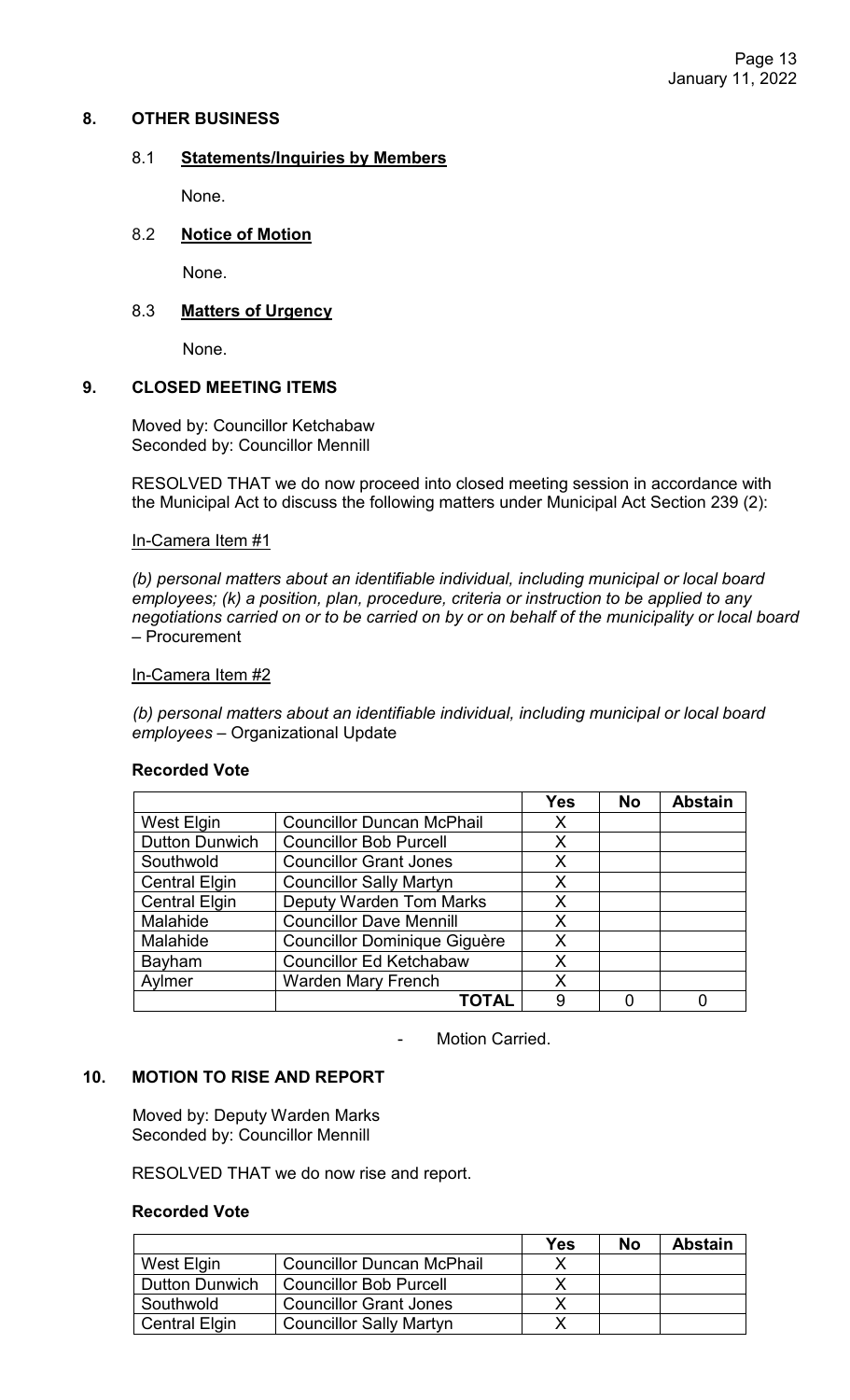| <b>Central Elgin</b> | <b>Deputy Warden Tom Marks</b>      |  |  |
|----------------------|-------------------------------------|--|--|
| Malahide             | <b>Councillor Dave Mennill</b>      |  |  |
| Malahide             | <b>Councillor Dominique Giguère</b> |  |  |
| Bayham               | <b>Councillor Ed Ketchabaw</b>      |  |  |
| Aylmer               | <b>Warden Mary French</b>           |  |  |
|                      | <b>TOTAL</b>                        |  |  |

## In-Camera Item #1 – Procurement

Moved by: Councillor Jones Seconded by: Councillor McPhail

RESOLVED THAT staff proceed as directed.

#### **Recorded Vote**

|                       |                                     | <b>Yes</b> | <b>No</b> | <b>Abstain</b> |
|-----------------------|-------------------------------------|------------|-----------|----------------|
| <b>West Elgin</b>     | <b>Councillor Duncan McPhail</b>    | Х          |           |                |
| <b>Dutton Dunwich</b> | <b>Councillor Bob Purcell</b>       | X          |           |                |
| Southwold             | <b>Councillor Grant Jones</b>       | X          |           |                |
| <b>Central Elgin</b>  | <b>Councillor Sally Martyn</b>      | X          |           |                |
| <b>Central Elgin</b>  | <b>Deputy Warden Tom Marks</b>      | Χ          |           |                |
| Malahide              | <b>Councillor Dave Mennill</b>      | X          |           |                |
| Malahide              | <b>Councillor Dominique Giguère</b> | X          |           |                |
| Bayham                | <b>Councillor Ed Ketchabaw</b>      | X          |           |                |
| Aylmer                | <b>Warden Mary French</b>           | X          |           |                |
|                       | <b>TOTAL</b>                        | 9          |           |                |

- Motion Carried.

#### In-Camera Item #2 – Organizational Update

Moved by: Councillor Purcell Seconded by: Councillor Ketchabaw

RESOLVED THAT staff proceed as directed.

#### **Recorded Vote**

|                       |                                     | <b>Yes</b> | <b>No</b> | <b>Abstain</b> |
|-----------------------|-------------------------------------|------------|-----------|----------------|
| <b>West Elgin</b>     | <b>Councillor Duncan McPhail</b>    | X          |           |                |
| <b>Dutton Dunwich</b> | <b>Councillor Bob Purcell</b>       | X          |           |                |
| Southwold             | <b>Councillor Grant Jones</b>       | X          |           |                |
| <b>Central Elgin</b>  | <b>Councillor Sally Martyn</b>      | X          |           |                |
| <b>Central Elgin</b>  | <b>Deputy Warden Tom Marks</b>      | X          |           |                |
| Malahide              | <b>Councillor Dave Mennill</b>      | X          |           |                |
| Malahide              | <b>Councillor Dominique Giguère</b> | X          |           |                |
| Bayham                | <b>Councillor Ed Ketchabaw</b>      | X          |           |                |
| Aylmer                | <b>Warden Mary French</b>           | X          |           |                |
|                       | <b>TOTAI</b>                        | 9          | U         |                |

- Motion Carried.

# **11. MOTION TO ADOPT RECOMMENDATIONS FROM THE COMMITTEE OF THE WHOLE**

Moved by: Councillor Giguère Seconded by: Deputy Warden Marks

RESOLVED THAT we do now adopt recommendations of the Committee Of The Whole.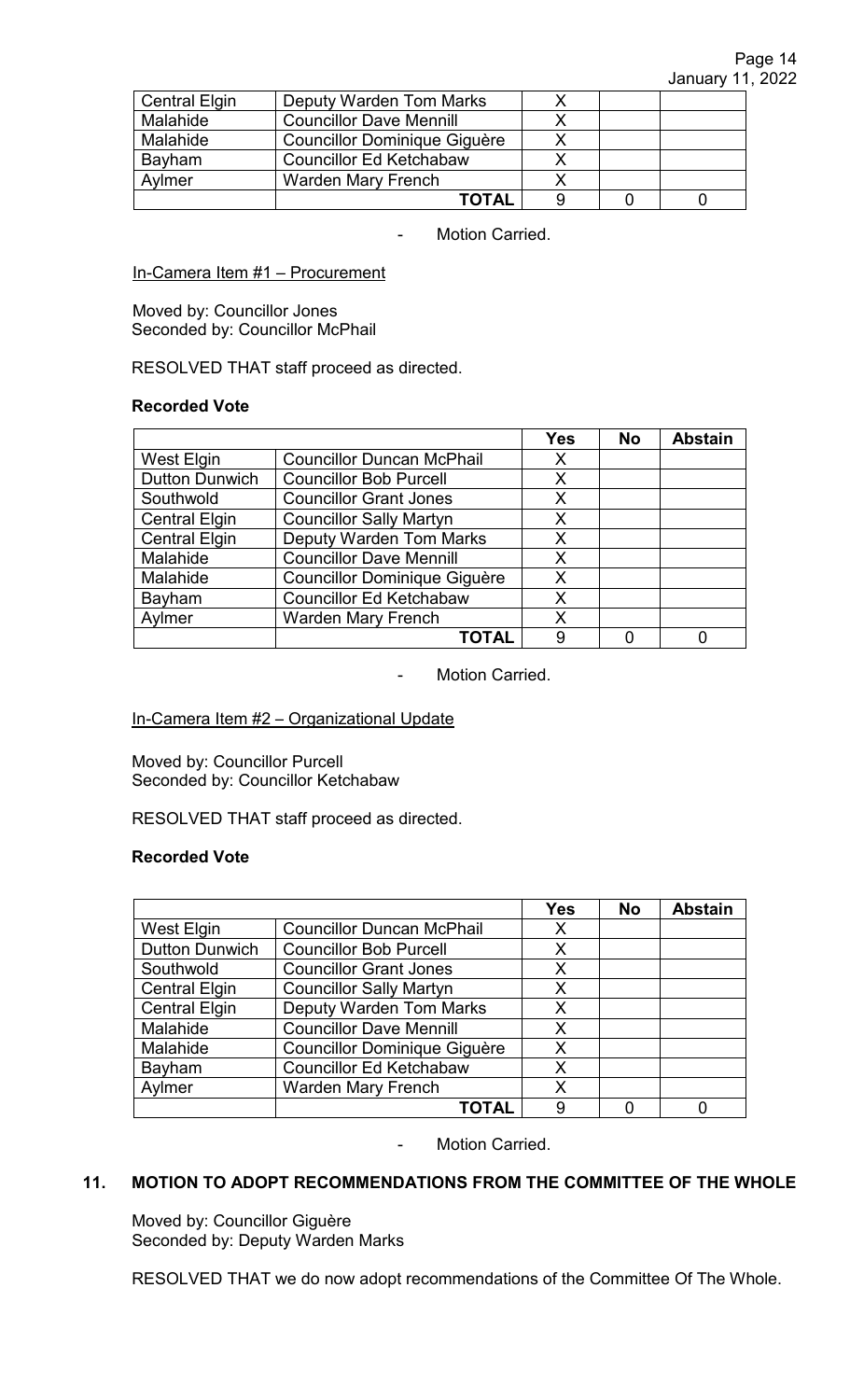|                       |                                     | <b>Yes</b> | <b>No</b> | <b>Abstain</b> |
|-----------------------|-------------------------------------|------------|-----------|----------------|
| <b>West Elgin</b>     | <b>Councillor Duncan McPhail</b>    | X          |           |                |
| <b>Dutton Dunwich</b> | <b>Councillor Bob Purcell</b>       | X          |           |                |
| Southwold             | <b>Councillor Grant Jones</b>       | X          |           |                |
| <b>Central Elgin</b>  | <b>Councillor Sally Martyn</b>      | X          |           |                |
| <b>Central Elgin</b>  | <b>Deputy Warden Tom Marks</b>      | X          |           |                |
| Malahide              | <b>Councillor Dave Mennill</b>      | X          |           |                |
| Malahide              | <b>Councillor Dominique Giguère</b> | X          |           |                |
| Bayham                | <b>Councillor Ed Ketchabaw</b>      | X          |           |                |
| Aylmer                | <b>Warden Mary French</b>           | X          |           |                |
|                       | ΤΟΤΑL                               | 9          |           |                |

## **12. CONSIDERATION OF BY-LAWS**

#### 12.1 **By-Law No. 22-01 – Delegate Planning Authority**

BEING a By-Law to Delegate Certain Authorities Vested in the Council of the Corporation of the County of Elgin as the Approval Authority with respect to Plans of Subdivision, Plans of Condominium and Part Lot Control By-Laws Pursuant to Section 22 and 51 of the Planning Act to the Manager of Planning for the County of Elgin and to Repeal By-Law No. 20-32.

Moved by: Councillor Jones Seconded by: Councillor Mennill

RESOLVED THAT By-Law No. 22-01 be now read a first, second and third time and finally passed.

|                       |                                     | <b>Yes</b> | <b>No</b> | <b>Abstain</b> |
|-----------------------|-------------------------------------|------------|-----------|----------------|
| West Elgin            | <b>Councillor Duncan McPhail</b>    | X          |           |                |
| <b>Dutton Dunwich</b> | <b>Councillor Bob Purcell</b>       | X          |           |                |
| Southwold             | <b>Councillor Grant Jones</b>       | X          |           |                |
| <b>Central Elgin</b>  | <b>Councillor Sally Martyn</b>      | X          |           |                |
| <b>Central Elgin</b>  | <b>Deputy Warden Tom Marks</b>      | X          |           |                |
| Malahide              | <b>Councillor Dave Mennill</b>      | X          |           |                |
| Malahide              | <b>Councillor Dominique Giguère</b> | X          |           |                |
| Bayham                | <b>Councillor Ed Ketchabaw</b>      | $\sf X$    |           |                |
| Aylmer                | <b>Warden Mary French</b>           | X          |           |                |
|                       | <b>TOTAL</b>                        | 9          |           |                |

#### **Recorded Vote**

- Motion Carried.

#### 12.2 **By-Law No. 22-02 – Repeal By-Law No. 18-26**

BEING a By-Law to Repeal By-Law No. 18-26, as a By-Law to Remove and Prohibit the Right of Passage Over a Portion of the Lewis Street Road Allowance (South of the Travelled Portion of Rush Creek Line) in the Township of Malahide in the County of Elgin.

Moved by: Councillor Mennill Seconded by: Councillor Giguère

RESOLVED THAT By-Law No. 22-02 be now read a first, second and third time and finally passed.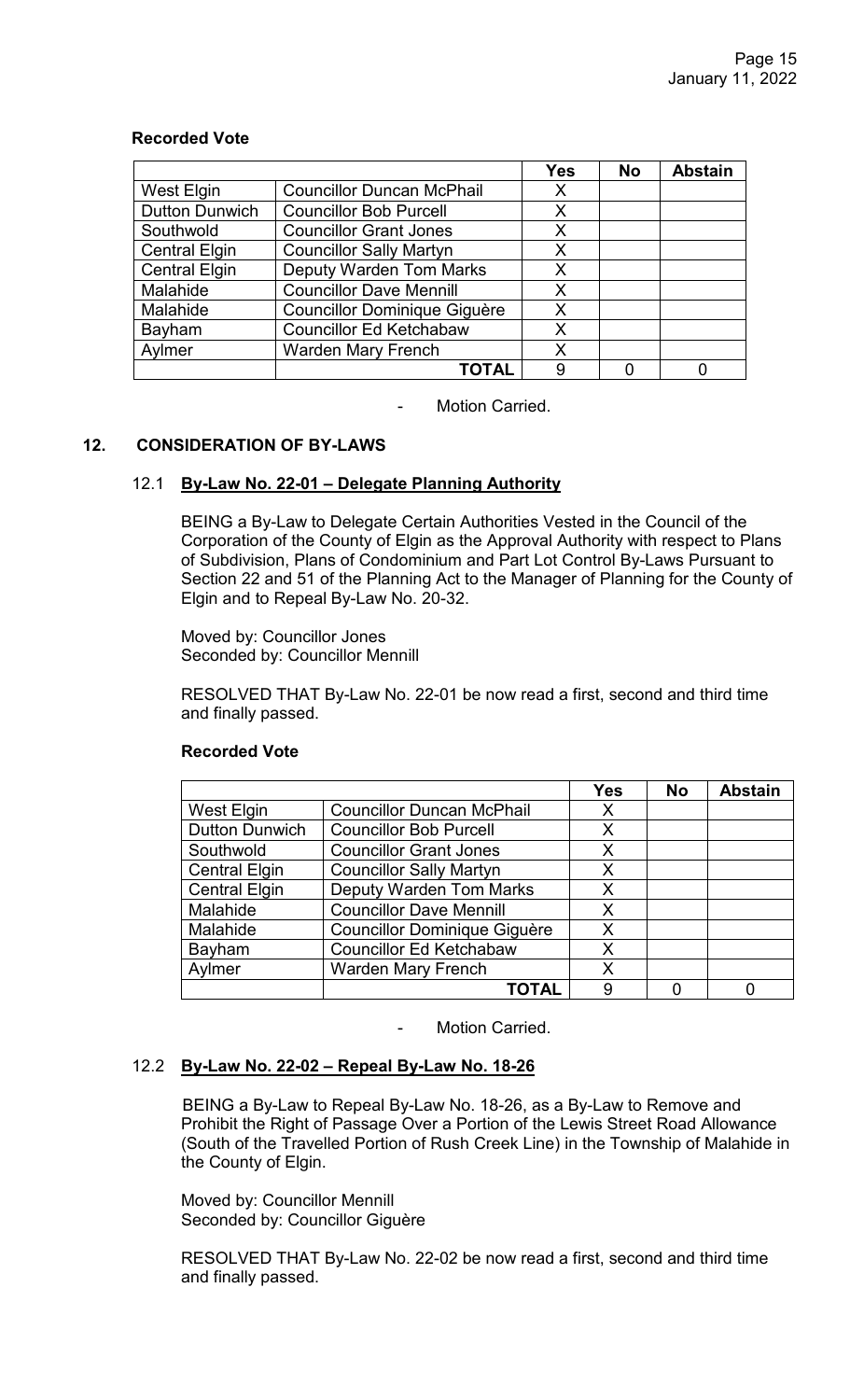# **Recorded Vote**

|                       |                                     | <b>Yes</b> | <b>No</b> | <b>Abstain</b> |
|-----------------------|-------------------------------------|------------|-----------|----------------|
| West Elgin            | <b>Councillor Duncan McPhail</b>    | X          |           |                |
| <b>Dutton Dunwich</b> | <b>Councillor Bob Purcell</b>       | Χ          |           |                |
| Southwold             | <b>Councillor Grant Jones</b>       | Χ          |           |                |
| <b>Central Elgin</b>  | <b>Councillor Sally Martyn</b>      | X          |           |                |
| <b>Central Elgin</b>  | <b>Deputy Warden Tom Marks</b>      | X          |           |                |
| Malahide              | <b>Councillor Dave Mennill</b>      | X          |           |                |
| Malahide              | <b>Councillor Dominique Giguère</b> | X          |           |                |
| Bayham                | <b>Councillor Ed Ketchabaw</b>      | X          |           |                |
| Aylmer                | <b>Warden Mary French</b>           | X          |           |                |
|                       | TOTAL                               | 9          |           |                |

- Motion Carried.

## 12.3 **By-Law No. 22-03 – Repeal By-Law No, 18-22**

BEING a By-Law to Repeal By-Law No. 18-22 as a By-Law to add Highways, including Lower Tier Highways, to the Highway System for the Corporation of the County of Elgin.

Moved by: Councillor Purcell Seconded by: Councillor McPhail

RESOLVED THAT By-Law No. 22-03 be now read a first, second and third time and finally passed.

#### **Recorded Vote**

|                       |                                     | <b>Yes</b> | <b>No</b> | <b>Abstain</b> |
|-----------------------|-------------------------------------|------------|-----------|----------------|
| West Elgin            | <b>Councillor Duncan McPhail</b>    | X          |           |                |
| <b>Dutton Dunwich</b> | <b>Councillor Bob Purcell</b>       | X          |           |                |
| Southwold             | <b>Councillor Grant Jones</b>       | X          |           |                |
| <b>Central Elgin</b>  | <b>Councillor Sally Martyn</b>      | X          |           |                |
| <b>Central Elgin</b>  | <b>Deputy Warden Tom Marks</b>      | X          |           |                |
| Malahide              | <b>Councillor Dave Mennill</b>      | X          |           |                |
| Malahide              | <b>Councillor Dominique Giguère</b> | X          |           |                |
| Bayham                | <b>Councillor Ed Ketchabaw</b>      | X          |           |                |
| Aylmer                | <b>Warden Mary French</b>           | Χ          |           |                |
|                       | <b>TOTAL</b>                        | 9          |           |                |

- Motion Carried.

# 12.4 **By-Law No. 22-04 – Authorize Speed Limits**

BEING a By-Law to Amend the Schedule to By-Law No. 20-58 Being a By-Law to Authorize Speed Limits.

Moved by: Councillor Jones Seconded by: Councillor Mennill

RESOLVED THAT By-Law No. 22-04 be now read a first, second and third tme and finally passed.

|                       |                                  | Yes | <b>No</b> | <b>Abstain</b> |
|-----------------------|----------------------------------|-----|-----------|----------------|
| West Elgin            | <b>Councillor Duncan McPhail</b> | Χ   |           |                |
| <b>Dutton Dunwich</b> | <b>Councillor Bob Purcell</b>    |     |           |                |
| Southwold             | <b>Councillor Grant Jones</b>    |     |           |                |
| <b>Central Elgin</b>  | <b>Councillor Sally Martyn</b>   |     |           |                |
| <b>Central Elgin</b>  | <b>Deputy Warden Tom Marks</b>   | X   |           |                |
| Malahide              | <b>Councillor Dave Mennill</b>   |     |           |                |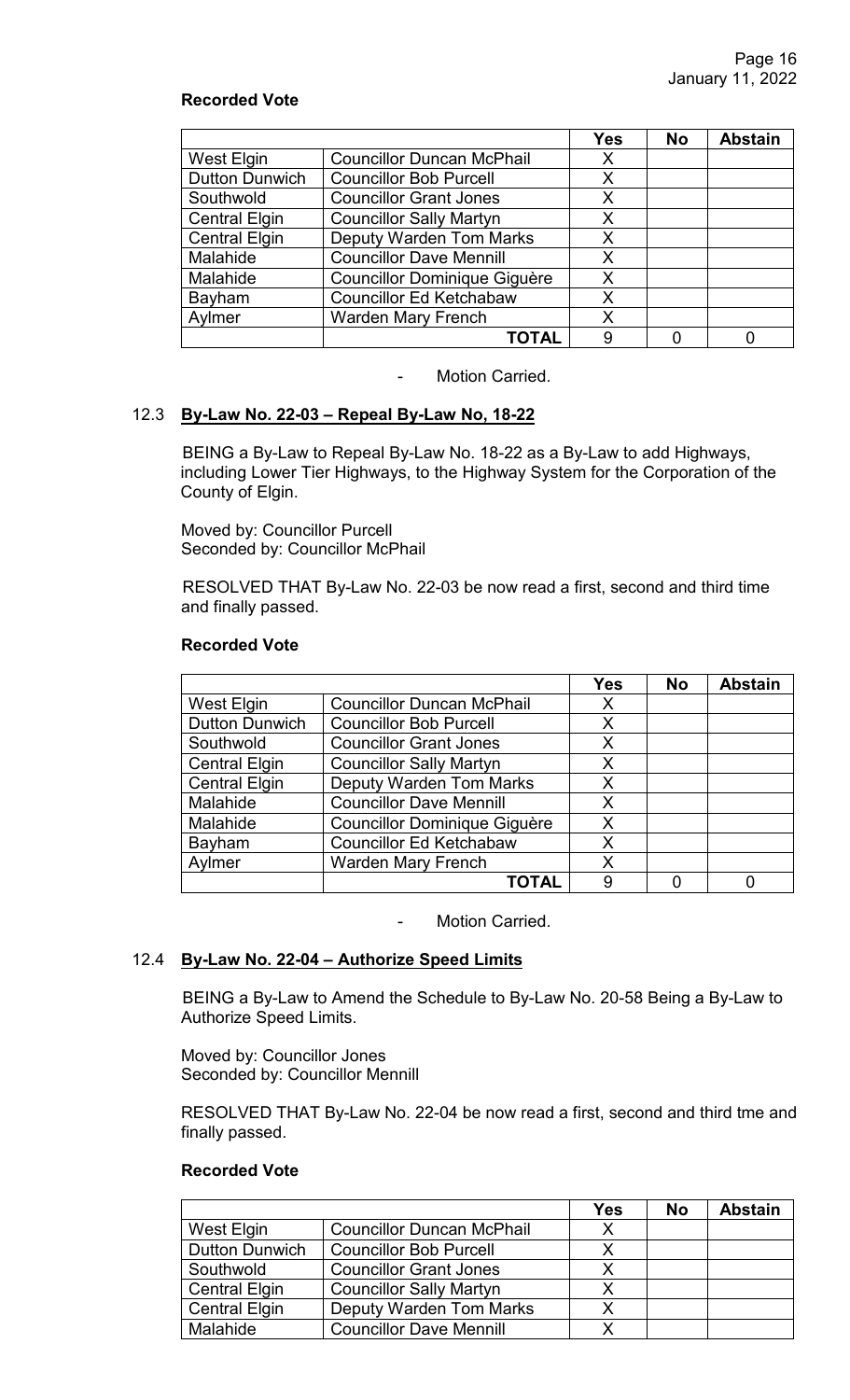| Malahide | Councillor Dominique Giguère   |  |  |
|----------|--------------------------------|--|--|
| Bayham   | <b>Councillor Ed Ketchabaw</b> |  |  |
| Avlmer   | Warden Mary French             |  |  |
|          | <b>TOTAL</b>                   |  |  |

# 12.5 **By-Law No. 22-05 – Regulation of Traffic**

BEING a By-Law to Amend the Schedule to By-Law No. 20-05 Being a Consolidated By-Law for the Regulation of Traffic including Parking on County Roads.

Moved by: Councillor Giguère Seconded by: Councillor Martyn

RESOLVED THAT By-Law No. 22-05 be now read a first, second and third time and finally passed.

|                       |                                     | <b>Yes</b> | <b>No</b> | <b>Abstain</b> |
|-----------------------|-------------------------------------|------------|-----------|----------------|
| West Elgin            | <b>Councillor Duncan McPhail</b>    | Х          |           |                |
| <b>Dutton Dunwich</b> | <b>Councillor Bob Purcell</b>       | X          |           |                |
| Southwold             | <b>Councillor Grant Jones</b>       | X          |           |                |
| <b>Central Elgin</b>  | <b>Councillor Sally Martyn</b>      | Χ          |           |                |
| <b>Central Elgin</b>  | <b>Deputy Warden Tom Marks</b>      | X          |           |                |
| Malahide              | <b>Councillor Dave Mennill</b>      | X          |           |                |
| Malahide              | <b>Councillor Dominique Giguère</b> | X          |           |                |
| Bayham                | <b>Councillor Ed Ketchabaw</b>      | Χ          |           |                |
| Aylmer                | <b>Warden Mary French</b>           | Χ          |           |                |
|                       | <b>TOTAL</b>                        | 9          |           |                |

Motion Carried.

## 12.6 **By-Law No. 22-06** – **Confirming all Actions and Proceedings**

BEING a By-Law to Confirm Proceedings of the Municipal Council of the Corporation of the County of Elgin at the January 11, 2022 Meeting.

Moved by: Councillor Ketchabaw Seconded by: Deputy Warden Marks

RESOLVED THAT By-Law No. 22-06 be now read a first, second and third time and finally passed.

|                       |                                     | <b>Yes</b> | <b>No</b> | <b>Abstain</b> |
|-----------------------|-------------------------------------|------------|-----------|----------------|
| West Elgin            | <b>Councillor Duncan McPhail</b>    | X          |           |                |
| <b>Dutton Dunwich</b> | <b>Councillor Bob Purcell</b>       | Х          |           |                |
| Southwold             | <b>Councillor Grant Jones</b>       | Χ          |           |                |
| <b>Central Elgin</b>  | <b>Councillor Sally Martyn</b>      | Χ          |           |                |
| <b>Central Elgin</b>  | <b>Deputy Warden Tom Marks</b>      | Χ          |           |                |
| Malahide              | <b>Councillor Dave Mennill</b>      | Х          |           |                |
| Malahide              | <b>Councillor Dominique Giguère</b> | Χ          |           |                |
| Bayham                | <b>Councillor Ed Ketchabaw</b>      | Χ          |           |                |
| Aylmer                | <b>Warden Mary French</b>           | Χ          |           |                |
|                       | <b>TOTAL</b>                        | 9          |           |                |